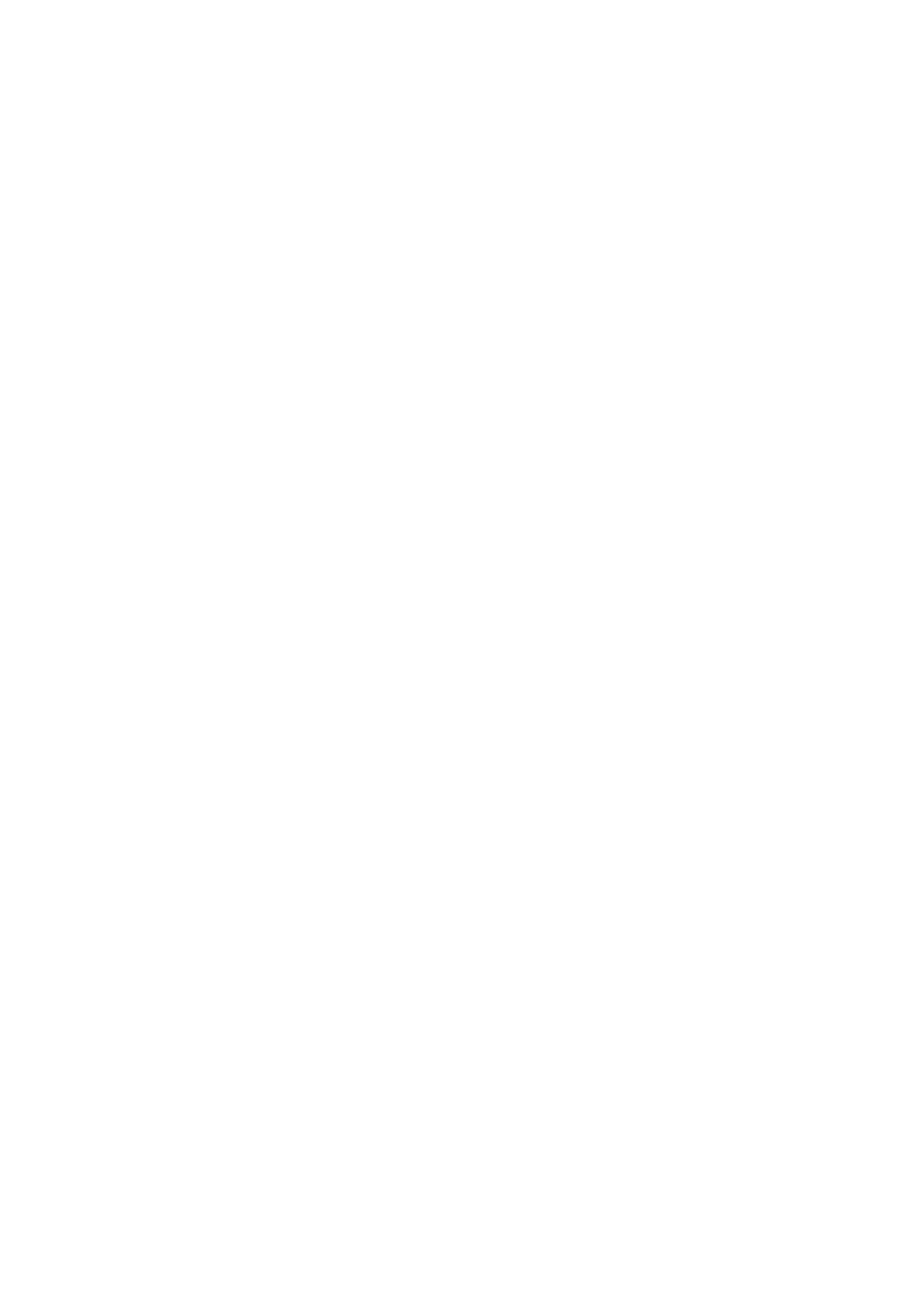

*Osmanlı Mirası Araştırmaları Dergisi (OMAD), Cilt 6, Sayı 16, Kasım 2019.* 

 *Journal of Ottoman Legacy Studies (JOLS), Volume 6, Issue 16, November 2019.* 

*ISSN: 2148-5704*

# **COMPARATIVE HISTORICAL DEVELOPMENT OF IZMIR PORT FROM THE PERSPECTIVES OF PIRI REIS, SIBEL ZANDI-SAYEK AND THE SUPREME ASSEMBLY OF ECONOMICS (16th-20th CENTURY)**

*Piri Reis, Sibel Zandi-Sayek ve Âli İktisat Meclisi'ne Göre İzmir Limanı'nın Karşılaştırmalı Tarihsel Gelişimi (16-20. yy)*

#### **Şengül ŞANLIER**

**Abstract:** The more important the cities in the Ottoman Empire where the princesses grow, the more important the port cities, which are the commercial centers. The Izmir port studied in this paper has always been remarkable for features, and hinterland it has from the Ottoman period to the present. In order to follow the historical development of the port, three main sources have been taken as basis. The first work referred to in this study is "Kitâb-i Bahriye", written by Piri Reis in the 16th century. The second source used the book titled "Ottoman Izmir: The Rise of a Cosmopolitan Port 1840–1880" written by Sibel Zandi-Sayek. The last source is the report which was published at the end of the meeting of the Supreme Assembly of Economics held on December 15-19, 1931. In the report that gives information particularly on the status and import-export statistics of Izmir Port, the figures before and after the war were examined in detail in order to give an overall picture of the period. Using these sources as basis in this study, we tried to provide a broad perspective of the historical development and maritime trade of the Port of Izmir over three centuries in chronological order.

**Keywords:** Historical Development of Izmir Port, Piri Reis, Sibel Zandi-Sayek, Supreme Assembly of Economics, Maritime Trade

**Öz:** Osmanlı Devleti'nde şehzadelerin yetiştiği sancak şehirleri ne kadar önemli ise, ticaret merkezi olan liman şehirleri de o kadar önemlidir. Bu çalışmada konu edinilen İzmir Limanı, Osmanlı'dan bugüne kadar sahip olduğu imkânlar ve hinterlandı itibarıyla dikkat çekici özelliklere sahip olmuştur. Limanın tarihsel gelişimini takip edebilmek açısından üç ana kaynak temel alınmıştır. Çalışmada başvurulan ilk eser 16. yüzyılda kaleme alınan Piri Reis'in "Kitâb-ı Bahriye" adlı eseridir. İkinci kaynak, Sibel Zandi-Sayek tarafından kaleme alınan "*Ottoman Izmir: The Rise of a Cosmopolitan Port 1840–1880"* adlı çalışmasıdır. Son kaynak ise, Âli İktisat Meclisi'nin 15-29 Aralık 1931 tarihli toplantısı sonunda yayımlanan rapordur. Spesifik olarak İzmir Limanı'nın durumu ile ithalat-ihracat değerlerinin yer aldığı rapora göre savaş öncesi ve sonrası rakamlar dönemin genel manzarasını ortaya koyması bakımından detaylı olarak incelenmiştir. Çalışmada bu kaynaklar dikkate alınarak, üç ayrı yüzyıl ve kronolojik sıra ile İzmir Limanı'nın tarihsel gelişimi ve deniz ticareti geniş bir perspektifle verilmeye çalışılmıştır.

**Anahtar Kelimeler:** İzmir Limanı'nın Tarihsel Gelişimi, Piri Reis, Sibel Zandi-Sayek, Âli İktisat Meclisi, Deniz Ticareti

#### **Introduction**

The Mediterranean has been one of the busiest sea-lanes in the world since ancient times. The sea owes its superiority to its topographic, oceanographic, climatic and geopolitical features.<sup>[1](#page-2-0)</sup> Surrounded by mountain ranges to the north, the Mediterranean region has indented

<span id="page-2-0"></span> $<sup>1</sup>$  Strong winds and storms are rarely observed in the Mediterranean. This facilitates the navigation of the ships</sup> together with the sea and land breezes and the currents flowing along the shore. Besides, the capes, peninsulas and the chains made up of islands lying across each other like a natural harbor make it possible to travel without losing sight of the land, which once facilitated the inexperienced navigation of ancient times. Güneş Girgin, *Mediterranean Trade in Phoenicians*, Selçuk University Graduate Schhool of Social Sciences, 2006, p. 15.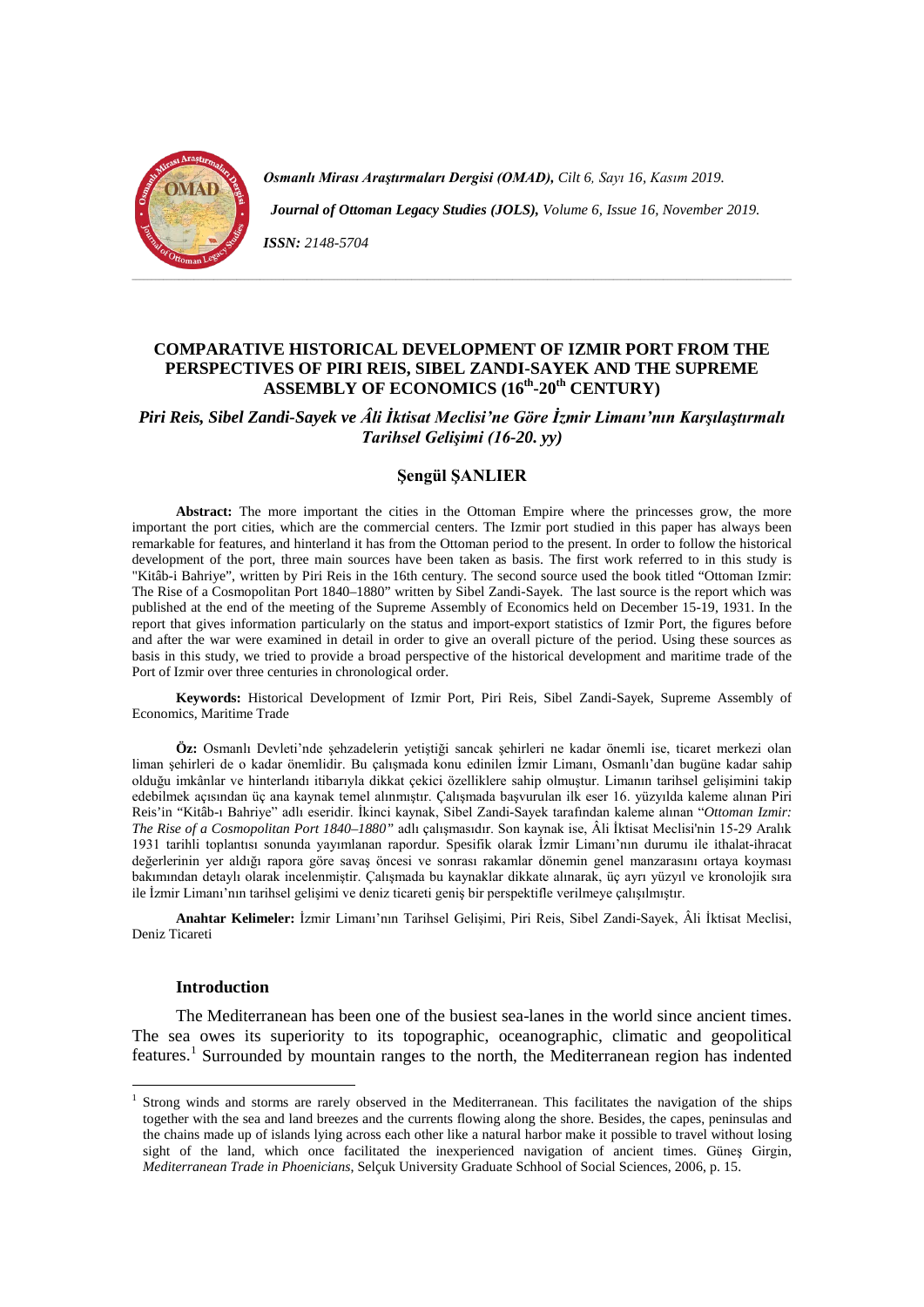<u>.</u>

and protruding coasts and various islands, peninsulas, bays and gulfs in different sizes. The sea is connected to the Atlantic Ocean by the Strait of Gibraltar and to the Black Sea and the Russian steppes by the Dardanelles, the Bosporus and the Marmara Sea.<sup>[2](#page-3-0)</sup> Therefore, the Mediterranean and the port cities of the Mediterranean, which have always been regarded as a commercial crossroads, have always been important throughout history.

As of the  $16<sup>th</sup>$  century, the Ottoman Empire emerged as an important force in terms of both navy and maritime trade. The Ottoman Empire annexed the Mediterranean lands after the Straits, Aegean and the Black Sea and began to have a say in the Mediterranean Sea trade. Izmir Port, which came under the control of the Ottoman Empire in the  $15<sup>th</sup>$  century and started to catch on with the western merchants as of the 16th century, has a very important geopolitical position as it is the gate of the Ottoman Empire opening to the world.<sup>[3](#page-3-1)</sup> In addition to having natural gulfs, Izmir Port is also the final destination of the Silk Road, which is another reason why the port is so important.

Piri Reis' Kitâb-i Bahriye [The Book of the Marine], which is one of the three sources this study is based on, was chosen as the primary source as it provides a rich body of information about maritime trade of that period. It is not a coincidence that the Port of Izmir, which started to be controlled by the Ottoman State in the  $15<sup>th</sup>$  century and began to catch on with the Western merchants as of the  $16<sup>th</sup>$  century, is examined in detail in Kitâb-i Bahriye. In his work, Piri Reis examined the Port of Izmir in detail by giving information on the city, its geographical and climatic characteristics and the commercial products in detail. In this sense, the book itself has integrity and a different methodology.

The second work we used in this study regarding the development of the Mediterranean maritime trade and port cities is the book titled "*Ottoman Izmir: The Rise of a Cosmopolitan Port 1840–1880*" written by Sibel Zandi-Sayek, which deals with Izmir and Izmir Port from a geopolitical and geo-strategic perspective in the context of the  $19<sup>th</sup>$  century city modernization. Zandi-Sayek, who designs a city monograph with her attention, point of view and approach, presents a panoramic photo of the Ottoman Port city of Izmir in the coming century. Zandi-Sayek scrutinizes the social and political causes of the changing life in the reform period of the Tanzimat, while also drawing attention to the effect of Izmir Port, which was under the influence of Levantines, on the city. She reveals in detail how the port played a leading role in the transformation of Izmir into a commercial center.

The third study is the report issued by the Supreme Assembly of Economics which included projections of the economic moves of the Turkish Republic which was newly established on the Ottoman territories.<sup>[4](#page-3-2)</sup> The report presents the proposals on the measures required to be taken to improve the Turkish ports made during the meeting dated December 15- 29, 1931, held by the Supreme Assembly of Economics which was founded under the prime ministry with the law that consisted of 14 articles on June, 25, 1927. The report includes data on the situation and import-export volume of the Port of Izmir which is considered as one of the major ports of Turkey due to its geographical position.

<span id="page-3-0"></span><sup>2</sup> Yasemin Nemlioğlu Koca, "Pîrî Reis Eserlerinde Liman Şehirlerinin Özellikleri", Paper presented at the International Symposium "*Piri Reis and History of Turkish Maritime*", Ankara 2014, p. 135-48.<br>The Ottomans seized the ports of Syria and Egypt, which became the center of trade in the Mediterranean, and

<span id="page-3-1"></span>occupied the eastern Mediterranean coasts. İdris Bostan, *Beylikten İmparatorluğa Osmanlı Denizciliği (Ottoman* 

<span id="page-3-2"></span><sup>&</sup>lt;sup>4</sup> The Supreme Assembly of Economics was not an organization specific to Turkey because such organizations were also available in countries such as France, Germany, Italy, Poland, England, Spain and Greece. Fehmi Akın - Serkan Bayraktar, "One Of The Economics Institutions Of The Early Republic: High Economic Council" *Dumlupinar University Journal of Social Sciences*, 29, 2011, p. 115-6; Özlem Yaktı - Perihan Ünlü Soylu, "A Pioneering Consultation Organ On The Path of Economic Development: Supreme Assembly of Economics" *Ankara University Institue of Turkish Revolution History Journal of Atatürk Yolu*, 47, 2011, p. 680; Murat Koraltürk, "Higher Council of Economy 1927-1935", *Financial Approach*, 7/23, 1996, p. 47-64.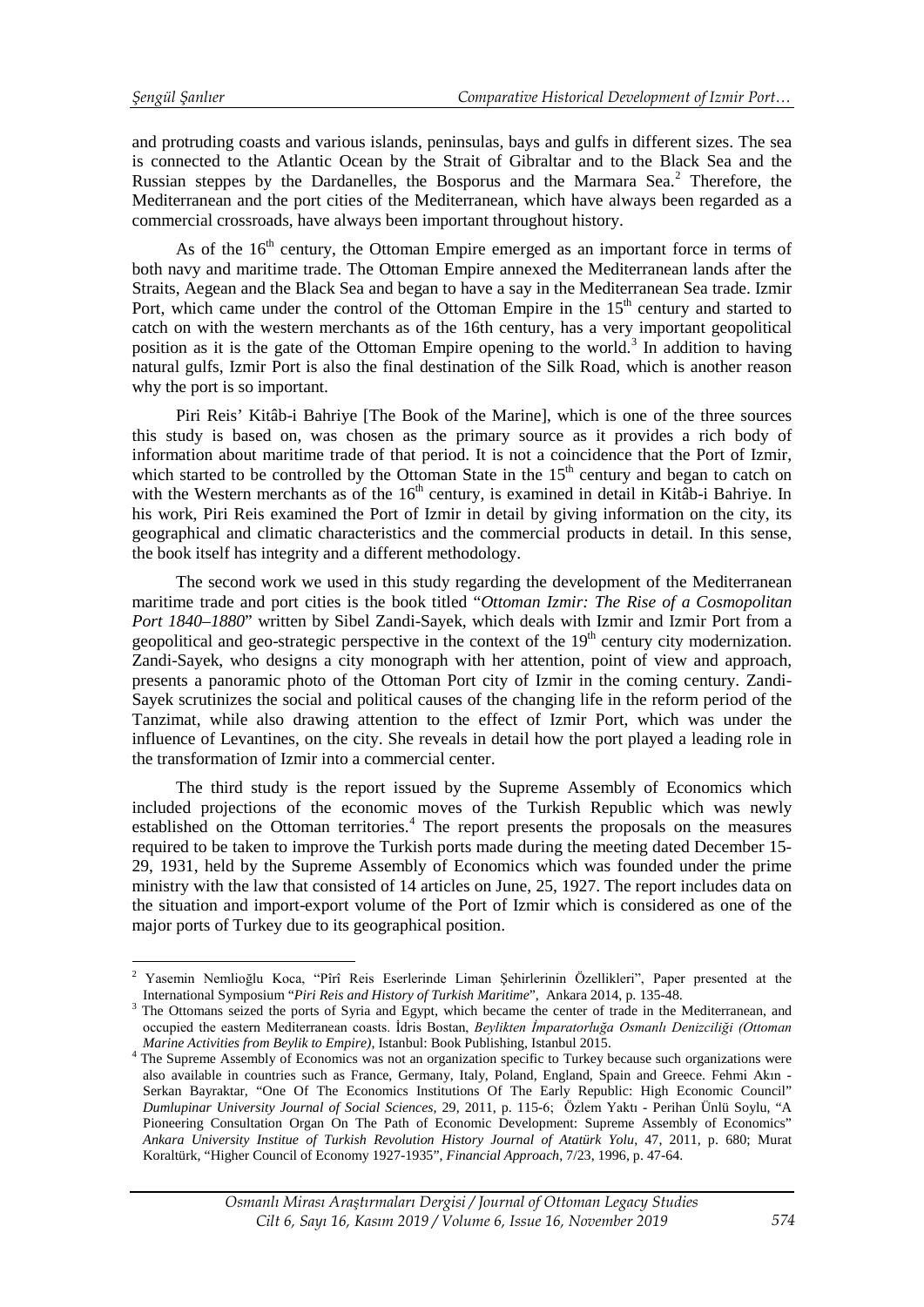This study aims to examine the Port of Izmir with a chronological approach from the perspectives of Piri Reis, Sibel Zandi-Sayek and the Supreme Assembly of Economics and to offer a synthesis of three different perspectives on the period from the  $16<sup>th</sup>$  century to the early years of the Republic. The study also aims to contribute to the studies related to the history of maritime by presenting a broad framework for the effect of Izmir Port on the city.

# **1. From the Perspective of Kitâb-i Bahriye**

Piri Reis<sup>[5](#page-4-0)</sup> book titled Kitâb-i Bahriye contains information about the geographical features of the Aegean and Mediterranean coasts which Piri Reis saw during the voyages he had participated in as well as including the maps of these regions.<sup>[6](#page-4-1)</sup> In this sense, the book is a travel book. It can also be regarded as a guide prepared for sailors. There are many copies of the work that reach today. It is believed that a large number of copies were made from the first book he wrote in 1521 and the second book he wrote by enriching the content in 1526, especially to be used in the navy in the years following the death of Piri Reis. Kitâb-i Bahriye has its own methodology. In the maps, especially the mountains, which are the points of bearing in maritime, are shown to serve as a guide and the markings are supported with explanations. The parts of the ports including piers, moles, breakwaters, shipyards, boat yards, warehouses, lighthouses, etc. are drawn and the port services provided to the ships are explained. Galleonsgaliots are drawn in the offshore areas of the great port cities, and sailing vessels are drawn in smaller shallows.

The mountain ranges are colored using brown, red, dun, green, gray tones depending on their features. Coastal sand dunes and shallows are shown with red dots, deep places with black dots, and rocky areas in the sea with black plus signs (+). Plain areas are colored in a single color as a flat surface. With such details, the map is a pioneering work both geographically and oceanographically. In Kitâb-i Bahriye, Piri Reis put excessive emphasis on the rivers and drinking water resources that meet the water needs of sailors and pointed them out in his maps.<sup>[7](#page-4-2)</sup>

<span id="page-4-0"></span> $<sup>5</sup>$  Piri Reis was born in Gelibolu, one of the major shipbuilding centers of the time and one of the naval bases of the</sup> Ottomans. Piri Reis (1465-1554) was a unique cartographer, marine scientist and a captain who left a mark on the naval history. Thanks to his uncle Kemal Reis who was a Chief Admiral, he found the opportunity to travel through various seas at a young age. "Google Privacy Policy," last modified March 28, 2018, <u>.</u>

<span id="page-4-1"></span>https://www.biyografi.net.tr/piri-reis-kimdir/<br><sup>6</sup> Piri Reis is also remarkable in that he was one of the leading figures who helped the Ottoman Empire turn the Mediterranean Sea into a Turkish lake in the 15<sup>th</sup> century. During the 1499–1502 Ottoman–Venetian War, he attended the expeditions to the coast of Sicily, Corsica, Sardinia and France. Bayezid II, who heard Piri Reis's name during these battles, granted him the title of "Admiral". During the conquest of Egypt by Yavuz Sultan Selim, the famous sailor supported the conquest with his fleet. He presented the maps he had drawn to Yavuz Sultan Selim while they were in Cairo and gained the sultan's interest and appreciation. He returned to the place where he was born after the Egyptian campaign and began to engage in science. During the reign of Suleiman the Magnificent, he participated in the expedition to the Rhodes. He presented his famous book Kitâb-i Bahriye, which he completed in 1527, to the Suleiman the Magnificent through Pargalı Ibrahim Pasha. Due to his book, the sultan honored and supported Piri Reis. Kemal Arı, "İzmir'de Deniz Ulaşımı ve Ticaretinin Kent Kimliğinin Oluşumu Üzerindeki Etkileri" *Dokuz Eylül University Maritime Faculty Journal*, 3/1, 2011, p. 6. ; Kemal Arı, "Türk Deniz Ticareti Tarihi Sempozyum V: Piri Reis-Turkish Maritime Trade History Symposium V: Piri Reis." *Journal Of Modern Turkish History Studies*, 13/26, 2013, p. 301-315. He participated in various expeditions, especially the one undertaken to transfer the Muslims fleeing from the oppression in Spain from Andalusia to the coasts of North Africa. In addition to being a mission for Piri Reis, these expeditions were also a rare source of information for the books he would write and the map he would draw. After this period during which he obtained unique information about maritime and seas, he continued informing both the sailors and the Ottoman administrators about the undiscovered regions of the world, thus making the Ottoman presence in the seas permanent. Hüseyin Gazi Topdemir, "Bilim Tarihçisi Gözüyle Piri Reis Bilim Tarihçisi Gözüyle Piri Reis" *TUBA Günce*, July 45, 2013,

<span id="page-4-2"></span>http://www.tuba.gov.tr/upload/files/gunce/45\_072013\_1302-9541.pdf. The side of the area called "Kösten Island" towards the Qibla is shallow and has anchorages. On this island, there is a cistern on the side of the monastery towards the direction southeastern wind is blowing facing towards the Qibla. The cistern was built in the time of Christians and it serves as a drinking water resource. This cistern was built on the marble pillars like the Binbirdirek Cistern in Istanbul. People go inside the cistern and try to find the accumulated rainwater. There is another cistern besides this cistern. Drinking water is obtained from these two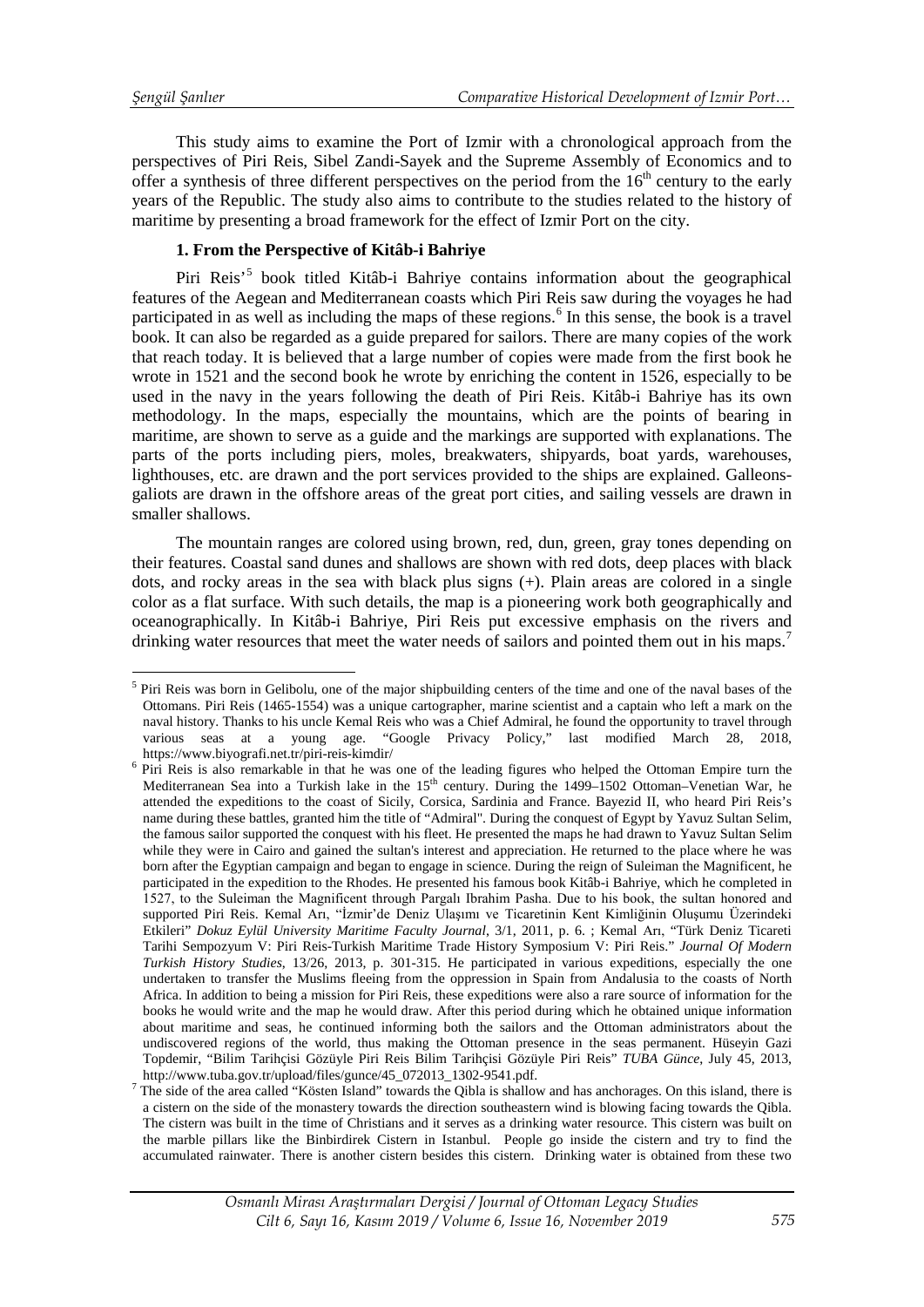The rivers are considered as a part of the coastal strip, they are depicted by thick dark lines and their local and known names are written. The lagoons are shown as black spots, while the lakes are shown as blue closed bodies of water. In the Kitâb-i Bahriye the villages, towns and cities on the coastal strip are described by their historical background. Besides, fortresses and city walls around the cities, ruins, bridges, windmills, aqueducts, canals, agricultural areas and water wells are also shown in detail in the maps.<sup>[8](#page-5-0)</sup>

It is always an advantage to know port and port cities in maritime trade and to have detailed information about climate and environmental conditions. Piri Reis mapped the Aegean and Mediterranean coasts with explanations about their geographical characteristics. The major ports and trading cities of that period were drawn in Kitâb-i Bahriye in a much more detailed way than the other cities by showing the functional areas (Figure 1). A more detailed description of port cities in the works of Piri Reis is an indication of the intensity of the Mediterraneansea trade during the  $15<sup>th</sup> - 16<sup>th</sup>$  centuries. Given the lack of technical and technological opportunities in the  $16<sup>th</sup>$  century, the importance of these maps is better understood. The importance of sea transportation and ports becomes more apparent when considering that the long-distance road transportation remained incapable during the period when the book was written.



**Figure 1.** Ports of Izmir and Foça

 $\overline{a}$ 

cisterns". Piri Reis, *Kitâb-i Bahriye*, Türkiyre Teknoloji Takımı Vakfı-Turkey Technology Team Foundation (TTT), Istanbul 1988. <sup>8</sup> Y. Nemlioğlu Koca, *agm.,* p. 135-48. <sup>9</sup> P. Reis, *age.,* p. 346.

<span id="page-5-1"></span><span id="page-5-0"></span>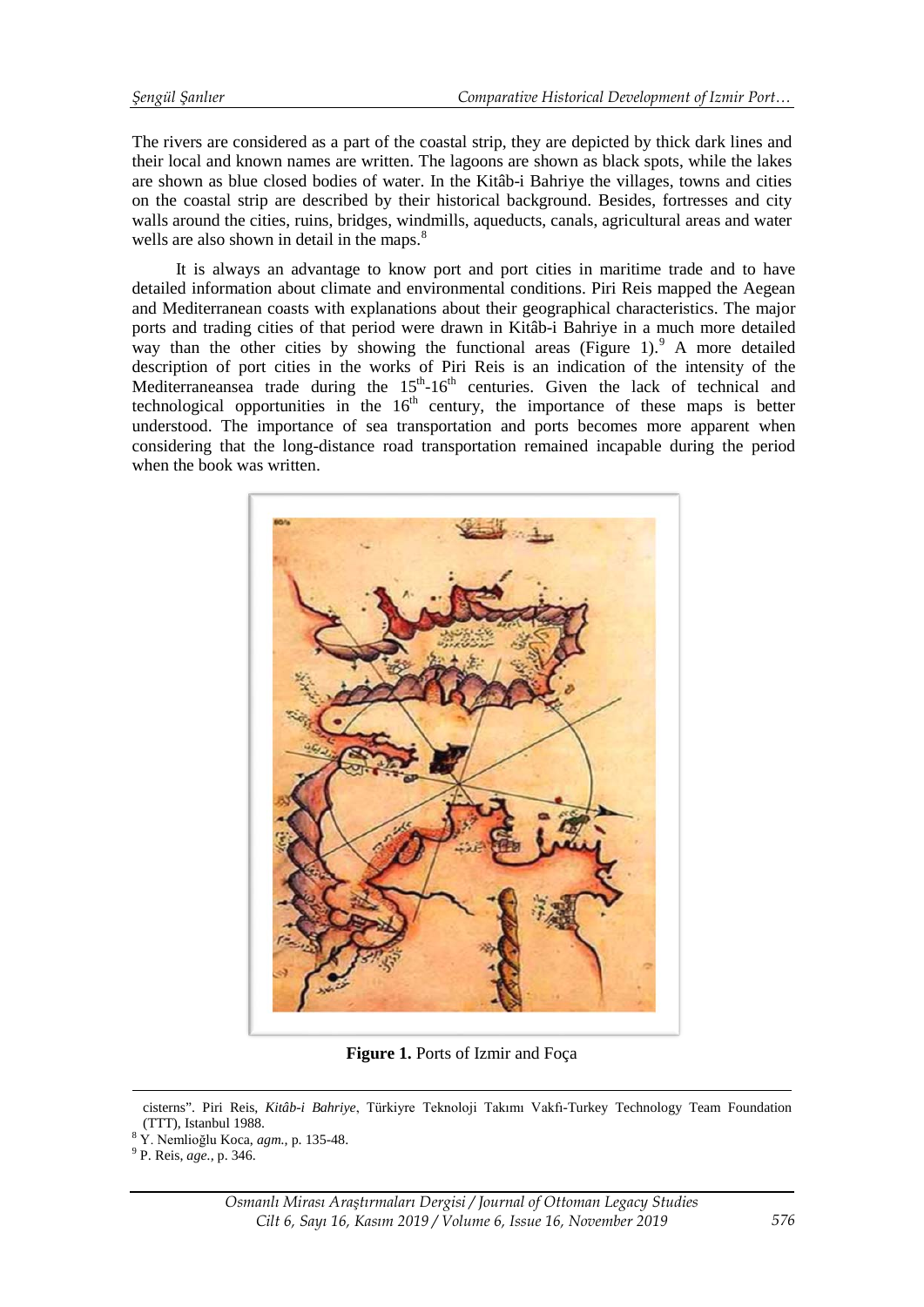# **1.1. Ports of Izmir and Foça in Piri Reis' Kitâb-i Bahriye**

Located on the left side of the Gulf of Izmir, the Port of Izmir is Turkey's second largest trade port after Istanbul. It stands out due to its fortress which belongs to the ancient city of Ephesus. Due to its geopolitical position, the port has maintained its significance since the Venetians and Genoese emerged in the maritime trade for the first time.

In his book, Piri Reis first mentions the Port of Foça. When describing the old and new Ports of Foça, he draws attention to the competition between the Venetian and Genoese merchants. According to the information he gives, the Genoese merchants built the New Port of Foça against the Venetians who built the Old Port of Foça. Having commercial concerns is the main reason for this competition. Although the New Port of Foça was built, Piri Reis notes that this port is not suitable for anchoring because it is open to the effects of the northeast and north winds. He says, for this reason, large vessels coming into this port are moored in the area around the Cape Taslik and Karaburun which is a more sheltered area located two miles away. Again, he points out that Orak Island and the Cape Uzun En are in a better location for anchoring.<sup>1</sup>

Piri Reis compares the ports of New Foça and Old Foça before giving detailed information about Izmir Port and he says: "The Port of Old Foça port is a unique natural harbor. It can accommodate a hundred of ships. Large ships arrive in front of the fortress. The ships lie longitudinally alongside the shore. Galiots wander around the eastern part of the fortress to moor. The fortress is surrounded by sea on three sides. It is connected with the land only on the one side. This port has two sub-districts. The place called Tekir Bahçesi is shallow, so boats cannot come closer to the shore. The second sub-district is Keklik Port. It is a natural harbor whose Qible side is shallow.

While giving information about the Port of Izmir of that time, Piri Reis points out that the small ships can proceed to the front of the fortress. This part called Inner Port is a 1-mile wide. This width is quite sufficient for the ships of that period. Here, there is a stony barrier called "Gammaz Taşı". The ships are made fast here. Heavy-lift vessels, which cannot come closer to the fortress due to the narrow width of the Inner Port, lay alongside the shallow area called Kum Kazığı and drop their anchor here (Figure 2).<sup>[11](#page-6-1)</sup> The freshwater resources found here are the reasons why sailors prefer to drop their anchors. Anchored ships in this area usually load grapes and other food products.

In addition to the Port of Izmir, Piri Reis also indicates that there are many small ports and bays especially towards Foça, putting particular emphasis on Island Yolluca and Eğri Port. Island Yolluca is the area between Izmir and Foça, which serves as a shelter for large vessels especially in winter. Since the fish garth is narrow here, ships drop their anchor against the stars and are made fast to the shore. Eğri Port is a natural harbor close to the Island of Kösten. It is also called the Gulf of Çarpan. Because it is a natural harbor, it is one of the places frequently visited by ships. Other than these two, the Bays of Söğüt, Bonito and Badem are especially suitable for ships called "çektiri".<sup>[12](#page-6-2)</sup>

Piri Reis' work is based on direct knowledge and is mostly geographical and oceanographic. His work does not focus on the sociological, economic and geopolitical effects

<span id="page-6-0"></span><sup>&</sup>lt;sup>10</sup> "Cape Taşlık provides a good berth. Large ships can get into. Ships lie in front of the fortress which indicates the Qibla direction of the cape. There is a large stone at a distance of half a mile to the cape. Large vessels pass through <u>.</u>

<span id="page-6-2"></span>

<span id="page-6-1"></span>between that stone and the cape, the sea is deep there". P. Reis, *age.*, p. 327.<br><sup>11</sup> P. Reis, *age.*, p. 347.<br><sup>12</sup> Çektiri, çekdiri or çektirme is the name given to a historical ship type which includes both rowing and It includes many types of ships such as galiots, karamursel and bastarda. Some ships smaller than galiots known as "Küçük çektirme" gradually began to be called "*çektirme".* Occasionally, the words cektiri and *kadırga* (galiot) are used synonymously. İdris Bostan, "Kadırga'dan Kalyon'a: XVII. Yüzyılın İkinci Yarısında Osmanlı Gemi Teknolojisi'nin Değişimi" , *Osmanlı Araştırmaları (The Journal Of Ottoman Studies)*, 24, 2004, p. 66-86.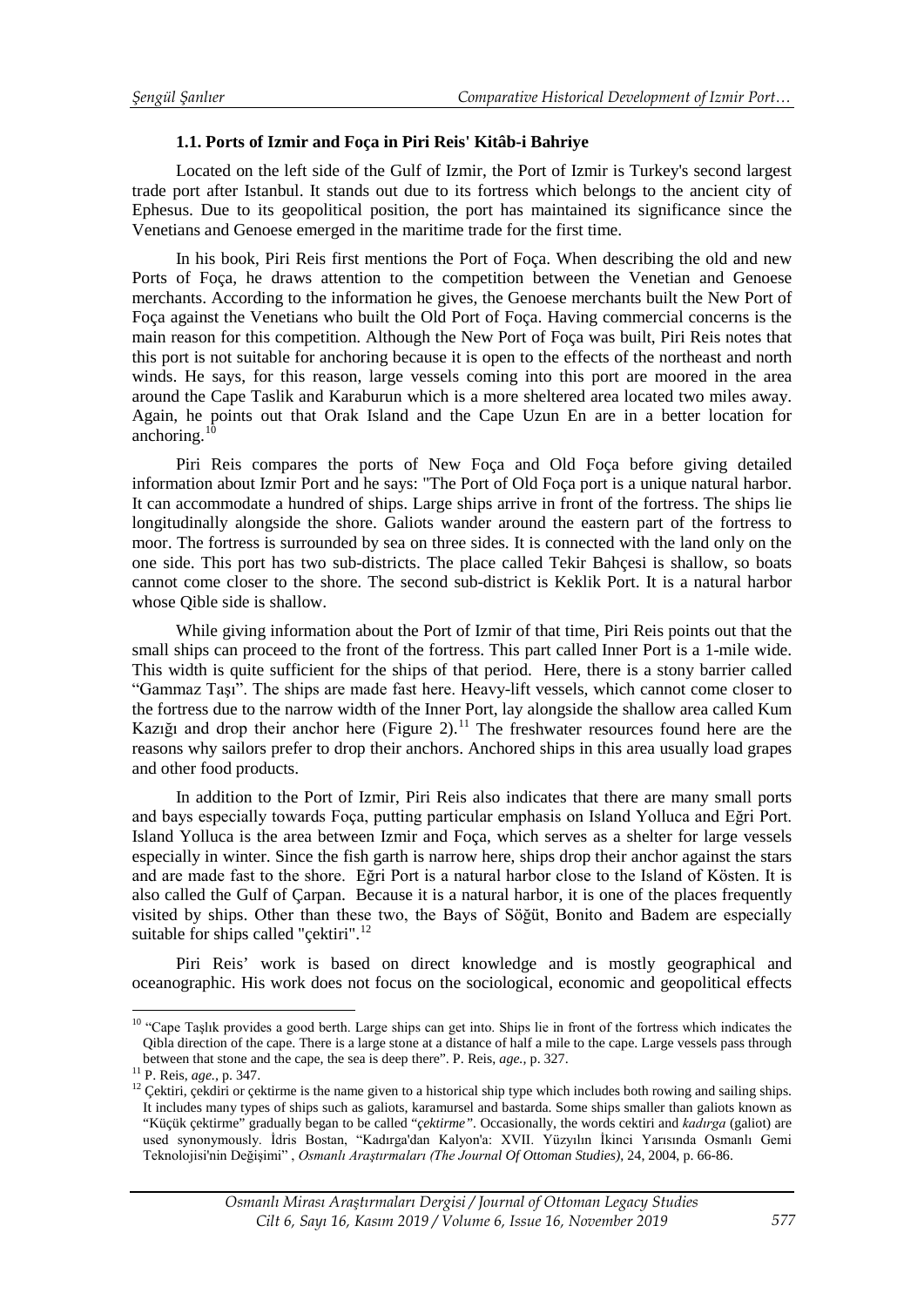of ports and port trade. Piri Reis does not directly take into account the demographics of the port cities and the historical dimension of their commercial activities. His main purpose is to give some basic information necessary for ports, port cities and a safe maritime trade. For this reason, we can say that Sibel Zandi-Sayek filled the missing parts of the book regarding Izmir. Sayek considered it more appropriate to examine the Port City of Izmir in the context of urban relations. It is chronologically worth resuming the search on Izmir and Izmir Port two centuries after Piri Reis.



**Figure 2.** Port of Izmir and Its Surroundings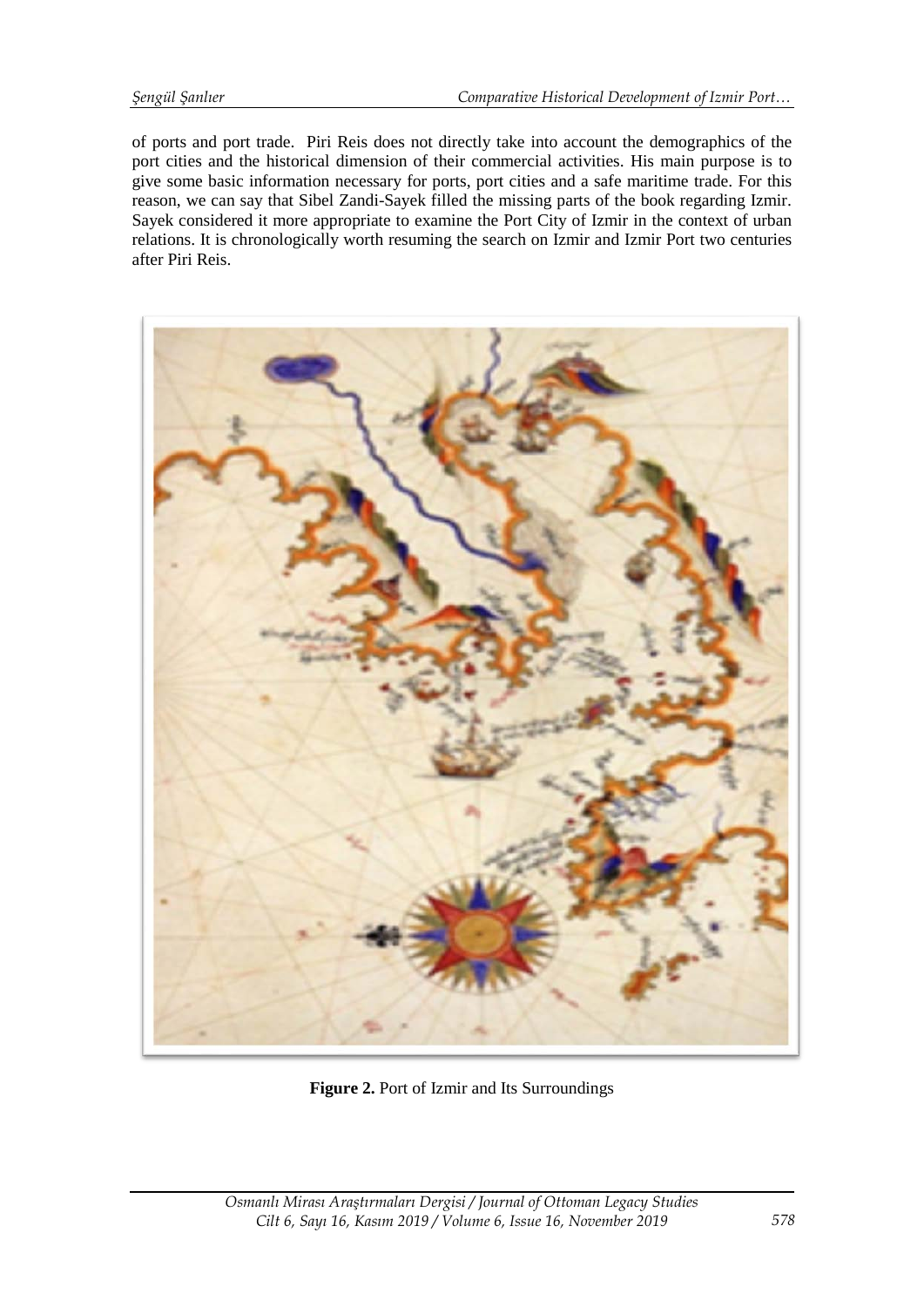## **2. Izmir and Izmir Port Based on the Findings of Sibel Zandi-Sayek**

Sibel Zandi-Sayek, an architect and art historian, wrote a comprehensive book in which she examined the reflections of Ottoman modernism that started with the Tanzimat reform era on Izmir by using a different methodology focusing on city monograph and local people.

In her book, Zandi-Sayek discusses Izmir and Izmir Port in the context of  $19<sup>th</sup>$ -century urban modernization with a geopolitical and geo-strategic view.<sup>[13](#page-8-0)</sup> She addresses the conditions of the period, the actors who had a role in the change and the social, political, commercial and religious factors in accordance with the perceptions of the period. She describes how rituals in the Ottoman society changed in terms of shaping life during the periods of change and how habits that emerged through the intervention of modernism transformed. Given the findings of the author, we can say that she actively depicts the struggle of the subjects of bureaucracy, bourgeoisie, military and merchants for life, while daily life, which is the passive object of life, continues in a monotonous way.

Zandi-Sayek tells us that the city's internal dynamics are as influential as the conditions of the period for the change and transformation of Izmir. Therefore, her most important argument is that diplomats, merchants and ethnic groups initiated the Ottoman modernism in a certain harmony. Since Zandi-Sayek examines Izmir as a city aesthete rather than a historian, she emerges as an observer looking at the city from different perspectives, not from a classical chronological viewpoint. When the book is examined in terms of its internal momentum, it is possible to see, depending on the wholeness of complex relations, demography, city development, intense global interaction and all the aspects of the Ottoman central government, which left its mark on the period.

One of the factors that makes Zandi-Sayek's book different is the sensitivity that it shows while revealing the references and the properties of that period. In her work, Zandi-Sayek uses all kinds of printed newspapers, administrative resources and resources in other languages obtained from the residents and visitors of that period as well as bureaucratic records, consular reports, historical guide books and geographical materials together in a skillful manner. Such a skillful use of resources moves the book to a surprising and precious point in terms of narrative composition.

In the first part of his book, Zandi-Sayek examines the Ottoman citizenship and the legal process that developed with the Tanzimat reform period. She addresses the concept of citizenship, the separation of Muslims and non-Muslims and the consequent living conditions and taxation. The second and third parts address the social and political actors and evaluate alliances within the framework of interest-based relationships. Reform expectations of the 19<sup>th</sup> century, new demands for rights and the role of central government and administrative bodies are covered in these sections. Economic relationships, based on interest and their reflection on social life, are handled in a certain way. In the last part, she interprets the processes of global modernization as well as sovereignty, citizenship and other modern formations of other regional regimes. The innovations that started with the Tanzimat reform period, the contribution of local factors and the observations about the situation of the developing city and the changing life are given from a detailed point of view. The illustrations, images and lines used in the chapters are striking in that they reveal the attention paid to the subjects studied.

# **2.1. Geo-Strategic Importance of the Port of Izmir**

The port city Izmir has been one of the important trade centers of the Mediterranean throughout the history due to its unique characteristics. Due to its location, it had been the "Protoss Asia" of the Romans, "The Jewel of Ionia" of the Ionians and the "Minor Asia" of the

<span id="page-8-0"></span><sup>13</sup> Sibel Zandi-Sayek, "*Ottoman İzmir The Rise of a Cosmopolitan Port*, 1840-1880", University of Minnesota Press, Minnesota 2012. <u>.</u>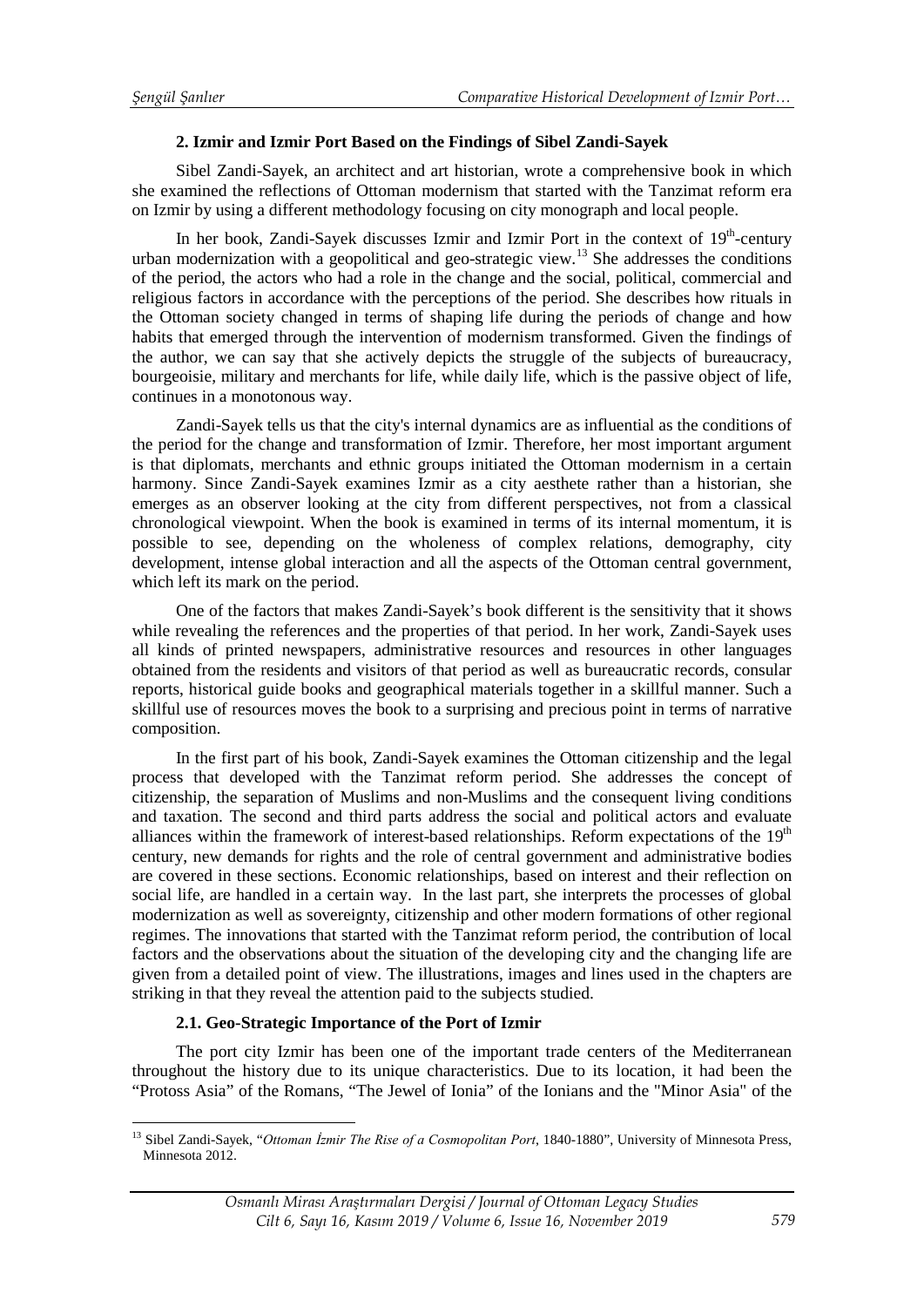Turks prior to the Ottoman Empire. With its transportation network and port opening out to the West during the Ottoman period, it has always been a popular city.

With its pluralist society structure, the Ottoman Izmir had always been enshrined in the empire. In the late  $16<sup>th</sup>$  and early  $17<sup>th</sup>$  centuries, the capital city of Istanbul became a central city with all its characteristics. While Istanbul was a structure consisting of administrative and military institutions, Izmir, the emerging and rising port of the Mediterranean, became one of the busiest ports of trade with Europe. In the mid- $19<sup>th</sup>$  century, the Port of Izmir, the gateway of Asia Minor in the Mediterranean Sea, became a colorful face of commercial life as a result of a tremendous physical change. During that period, the Port of Izmir became very popular due to its certain characteristics. The modern area equipped specially for international steam vessels, the railway lines, land transportation and hinterland features significantly changed the nature and volume of commercial activities in the port. The 2-mile-long port area became the new face of the city with its promenades, opening the door to new possibilities and a multicultural structure.<sup>[14](#page-9-0)</sup>

In the  $19<sup>th</sup>$  century, Izmir became the capital of economic and cultural leap with its banks, postal services, commercial institutions and organizations, product storage facilities, dry food storages and social places such as hotels, commercial clubs, theaters etc. With its renewed and expanding opportunities, Izmir Port attracted the attention of merchants involved in large-scale trading. Izmir became a modern and renewed city sought after by merchants due to these characteristics. The leading figures of the city - from merchants involved in large-scale trading to civil servants - kept up with the changing face of the city and changed the position accordingly. After becoming a cosmopolitan and modern city thanks to its international port, Izmir became the new face of the  $19<sup>th</sup>$  century. Accommodating immigrants, seasonal workers, temporary sailors and communities with diverse ethnic, religious and national backgrounds, Izmir Port became the second largest city of the Ottoman Empire after Istanbul, with a population approaching nearly two hundred thousand between 1840 and 1880.

According to many European observers, the Ottoman Izmir did not accommodate itself to the Eastern culture very easily, but was always a different city with its streets, squares and bazaars, mostly reflecting the European Christian world.<sup>[15](#page-9-1)</sup>

During the period from the  $17<sup>th</sup>$  century to the  $19<sup>th</sup>$  century, two places in Izmir became the heart of trade. One of them is the bazaar and the other is mahalle-i efrenc (Frank Quarter). The bazaar was an area that consisted of narrow streets arranged in the shape of a horse head towards the old port in the mid-19<sup>th</sup> century. The stores were narrow and single, resembling the shape of an old inn. Inns were the leading places where trade activities were practiced in the Ottoman Empire. A part of the domestic market and daily needs were met in these inns. On the contrary, the Frank Quarter was planned as a center for larger scale commercial affairs, and international trade was managed there. Offices and bureaus of merchants involved in large scale trade, modern hotels and cafes, hospitals and restaurants were usually in the vicinity. The streets of Frank Quarter opening to the inner port and its roads leading to the shore are multicultural and multilingual centers where commercial activities were intense. The British Pier was considered as an advantageous arterial road because of its proximity to Bahriye and the Bazaar. Despite its prestigious and important advantages, it was not a very large area.<sup>[16](#page-9-2)</sup>

In the mid- $19<sup>th</sup>$  century, Izmir's international trade volume and population increased unexpectedly. The main reason for the change was the Tanzimat Fermanı (Imperial Edict),

-

<span id="page-9-1"></span>

<span id="page-9-0"></span><sup>&</sup>lt;sup>14</sup> S. Zandi-Sayek, *age.*, p. 5-20.<br><sup>15</sup> Forming its own physiognomy with its population structure, culture and lifestyle, Izmir was called "Gâvur İzmir" (infidel Izmir) at that time. According those calling the city Infidel Izmir, the city was one of the cities "betwixt" East and West. Due to its identity, Izmir is an extremely mixed, transitional and multicultural Eastern Mediterranean port city. S. Zandi-Sayek, *age.,* p. 8-9. <sup>16</sup> S. Zandi-Sayek, *age.,* p. 9-15.

<span id="page-9-2"></span>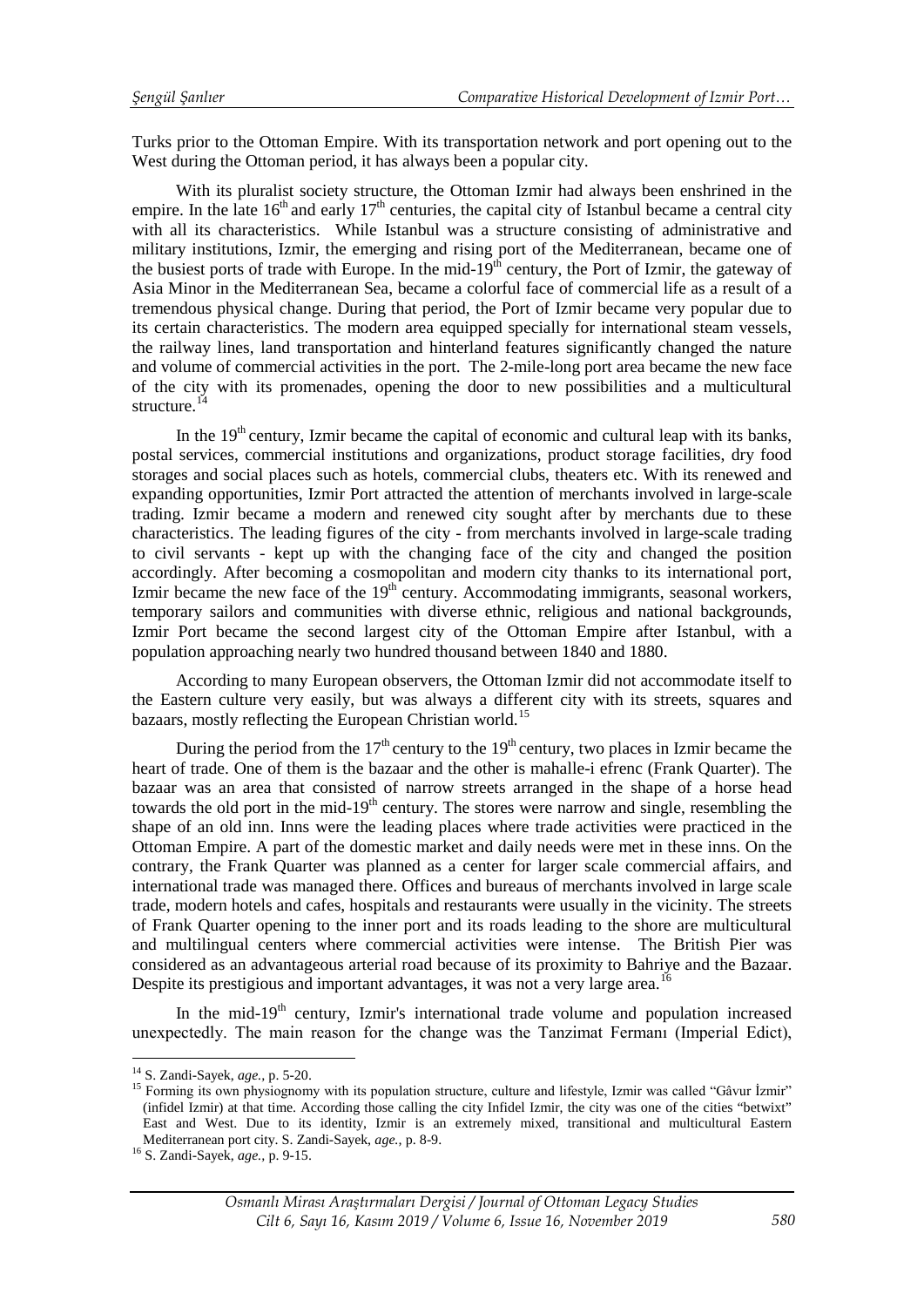which was declared in 1839. With this imperial edict, serious changes were made in many areas, from bureaucratic to military and judicial structures. With this innovation that made the port city of Izmir different, the essential elements that constituted the core of the city were restructured with a new concept. The Tanzimat regime introduced new regulations regarding criminal and appeal cases (court of appeal) between Muslim and non-Muslim people. It is observed that secular courts came into play regarding the issues such as taxes, income etc. in this period and the minorities were able to apply to the commercial court of when necessary. The first examples of this change can be seen in Izmir. In this sense, Izmir bureaucracy had a pioneering role regarding the rights bestowed on foreigners with regard to issues such as income tax and real estate. The Ottoman Law of Nationality, which was enacted in 1869, further strengthened this situation and the issue of the rights of property and succession granted the Ottoman citizens with foreign nationality was clarified.<sup>[17](#page-10-0)</sup> With the port facilities extended in the 1870s, Izmir established a direct and regular trade line with other Mediterranean ports such as London, Marseilles and Alexandria where sea trade was heavily practiced. New shipping routes and railway operations in this period affected the international activities of the port positively.<sup>18</sup>

The developing and growing nature of Izmir Port depended on the fact that the legal and commercial concerns in that period were removed. The role of these developments in making foreign merchants feel bureaucratically safe cannot be denied.

Given the export products of the port, Izmir had a high yield of cotton, raisins and cereals. The city had become a destination frequently visited by has merchants from Germany, France, Genoese and Venetian since the 1600s. The records show that silk and other textile products coming from places such as China, Aleppo and Bursa were shipped to Europe during that period.<sup>[19](#page-10-2)</sup>

According to an agreement made between Ottoman and British governments in 1581, the British Levant Company<sup>[20](#page-10-3)</sup>, established in London, is known to have held almost a "monopoly" in Izmir Port.<sup>[21](#page-10-4)</sup> Despite the objections of the French and Venetian merchants, the Ottoman Empire granted significant concessions to the British with this agreement.<sup>[22](#page-10-5)</sup> The consulates, opened in Izmir in parallel with the maritime trade since the  $17<sup>th</sup>$  century, were the result of the interest taken by the other countries in this port. In this period, Izmir Port's capital was in the hands of Greek, Armenian and Western merchants.

-

<span id="page-10-0"></span><sup>17</sup> İbrahim Serbestoğlu, "Ottoman Nationality Law as an Example of a Forced Modernization", *Osmanlı Tarihi Arastirma ve Uygulama Merkezi Dergisi OTAM*, 29, 2011, p. 205.<br><sup>18</sup> S. Zandi-Sayek, *age.*, p. 12-20.<br><sup>19</sup> S. Zandi-Sayek, *age.*, p. 9-15.<br><sup>19</sup> S. Zandi-Sayek, *age.*, p. 9-15.<br><sup>20</sup> The Levant Company was a privileged co

<span id="page-10-1"></span>

<span id="page-10-2"></span>

<span id="page-10-3"></span>of the Ottoman Empire. The company was established in 1581 by some British merchants who obtained the permission of Queen Elizabeth I. The aim of the company was to do business with the commercial centers in the Levant rather than colonizing. The company's first center was Aleppo. The company also established commercial relations with cities like Istanbul and Izmir. M. Epstein, "*The Early History of The Levant Company"*, New York:

<span id="page-10-4"></span>E. P. Dutton  $\alpha$  Co, 1981, p. 5-13. 21 Izmir developed much faster than the other Levantine cities after the 17<sup>th</sup> century and had its prime especially between the  $17<sup>th</sup>$  and  $19<sup>th</sup>$  centuries. For this reason, many travelers to Izmir referred to the city in their travel notes as "the capital of the Levant", "the brightest trading city of the Levant", "the most important commercial center of the Levant", "the pearl of the Levant", "Marseilles of the Anatolian coasts" and "Marseilles on the shores of Asia Minor". Muharrem Yıldız, "İzmir Levantenleri Üzerine İnceleme", *TURAN: Stratejik Arastirmalar Merkezi*, 4/13,

<span id="page-10-5"></span><sup>&</sup>lt;sup>22</sup> During the reign of Yavuz Sultan Selim, the first capitulations obliged the Genoese, Sicily and Ankona trading vessels to raise a French flag when they were in Ottoman waters, while the second capitulations obliged the British, Venetian and Portuguese trade vessels to do so. Thus, France has gained the upper hand over the Venice which dominated trade in the Eastern Mediterranean. When France began to fall under the Spanish influence, a capitulation agreement was signed with Britain since the British took a step to sign such an agreement. Ertuğrul Acartürk - Ramazan Kılıç, "The Analysis of the Capitulations in the Ottoman Empire from a Economic and Political Perspective", *Hacettepe University Journal of Economics and Administrative Sciences*, 29/2, 2011, p. 4-9.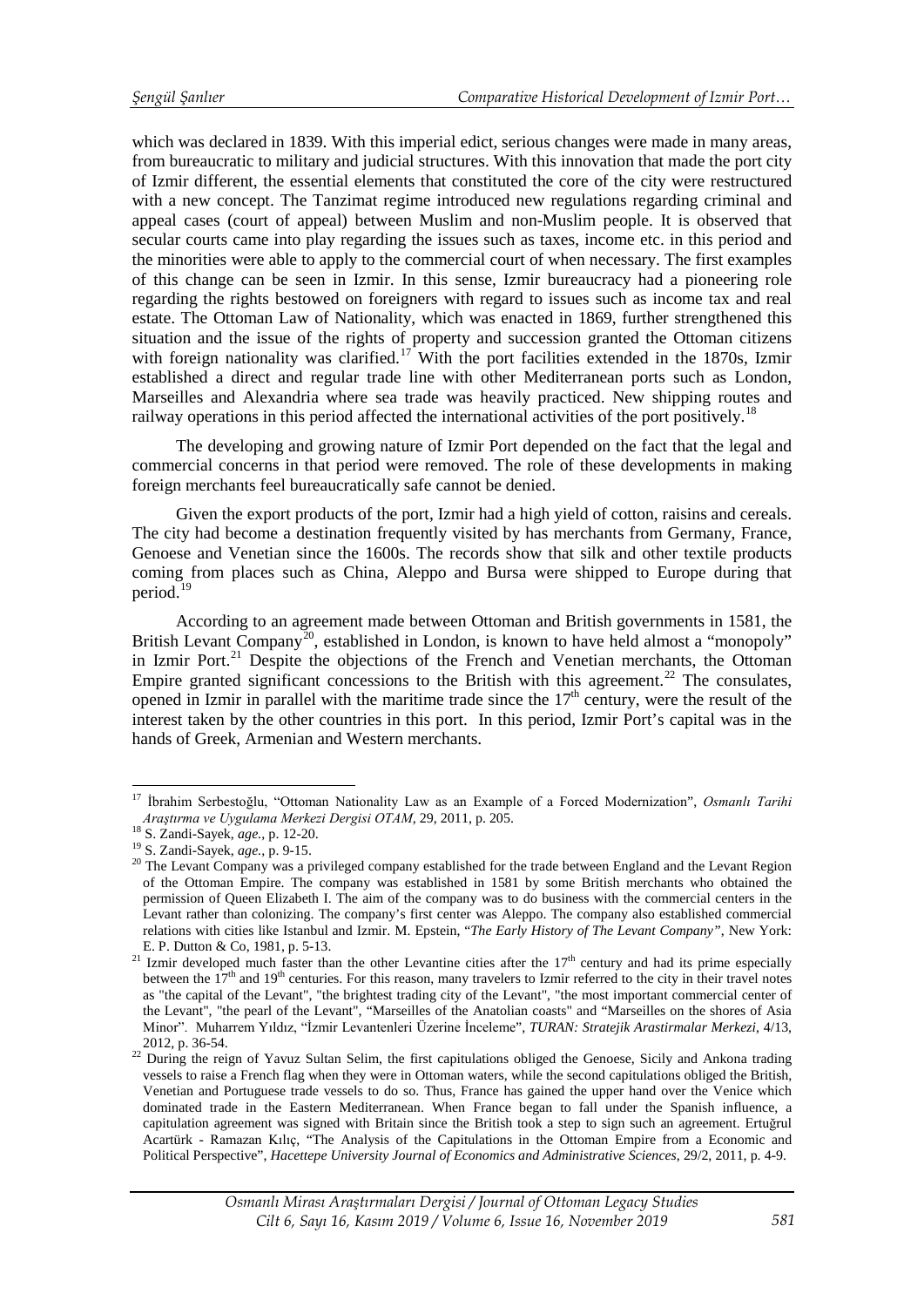## **2.2. Structural Change in Izmir Port and Its Reflections on the Port**

In the third chapter of her book, Zandi-Sayek reveals how Izmir Port changed in the last quarter of the  $19<sup>th</sup>$  century and gives valuable information especially about the shaping of the coastal area. The information she gives based on the notes of the famous French geologist and traveler Louis de Launay is important in terms of reading the period more accurately. According to the traveler's findings, it is not possible to separate Izmir Port from the irregular interiors of the city. The old port in the 1850s was quite inadequate and behind the times. The roads leading to the port were irregular, rough and muddy. Although the government and the municipality decided on a structural change, they were not able to pull it off economically and to modernize it in a style appropriate to the era. For this reason, it was decided to transfer the port to a private entity through the "build-operate-transfer" model by taking account of the public interest. Following this decision, the port's modernization project was transferred to British companies that were previously granted certain privileges. This company transferred inancial and technical expertise of the project to the French company Dussaud Brothers (Dussaud Freres).<sup>23</sup>

The port project was started in December 1867, and although it was planned to take slightly longer than 4 years, it could only be completed in  $1880.<sup>24</sup>$  $1880.<sup>24</sup>$  $1880.<sup>24</sup>$  The initial costs of the project were calculated at 6 million francs, or £240,000. 250,000 francs were reserved for additional work, bringing the total to £250,000. The project started at the imperial barracks and ended by the wharf of the Aydin railway station at the Pointe. In other words, it was constructed on a line from one end of the city to the other. $25$ 

Within the scope of the project, a quay 18 m wide and two artificial harbors were constructed with 1,250 m of stone breakwaters. One of these artificial harbors, known nowadays as the Inner Harbor and at the time as "port d'abri", was completely sheltered and covered 50% of the total area. The other is smaller and less sheltered. Because it was open to the sea at the southern end and had a structure exposed to south-westerly winds. A 300 m breakwater running south-west from the south-western section of the bigger harbor was formed. Large coal bunkers were built on the breakwater at this point. The new customs building covering an area of 9000  $m<sup>2</sup>$  was constructed on the breakwater on the southern side of the inner harbor. The other part of the quay from the imperial barracks to the northeast end of the Inner Harbor included buildings for administration of the port such as post office, hospital and passport control center. The rest of the quay was planned as a promenade.<sup>[26](#page-11-3)</sup>

The harbor was protected by a breakwater with a total length of 1250 m designed as an irregularly shaped triangle. The length of the south side of this breakwater was 200 m, the length of the western side was 450 m and the length of the northern side was 400 m. The northern side of the harbor was broken by a 100 m gap to enable ships to enter (Figure 3).<sup>[27](#page-11-4)</sup> The water was 10-12m deep at the port center and 6,5m deep by the breakwater. This depth was sufficient for ships to anchor in it. The project also included the construction of a retaining wall made of cut stones and extending 4 km along the shoreline and 15 m above sea level.

<u>.</u>

<span id="page-11-0"></span> $23$  The quay was actually a British project. The company that undertook the project was established in 1868 and had a capital of 2.5 million francs or £ 100,000. The capital was made up of 5,000 shares of 500 francs each. The initial concessionaires of the project were J. H. Charnaud, A. Barker and G. Guarracino. In addition, the board of directors of the Smyrna Quay Company were among the shareholders. Elena Frangakis-Syrett, "The making of an Ottoman port-The quay of Izmir in the nineteenth century", *The Journal of Transport History*, 22/1, 2001, p. 28.<br><sup>24</sup> The reason why the project was completed so late was that there were problems in the other contemporary

<span id="page-11-1"></span>infrastructure projects such as the Izmir–Aydin railway line and the city's gasworks. For example, while the Smyrna Gas Company was laying its pipes it inadvertently severed the water and sewer pipes to many of the town's dwellings. Therefore, the company had to pay more or less indemnification, which made things difficult E.<br>Frangakis-Svrett,  $agn. p. 29$ .

<span id="page-11-3"></span><span id="page-11-2"></span><sup>&</sup>lt;sup>25</sup> The actual costs were higher. British sources show that the total was £400,000. E. Frangakis-Syrett, *agm.*, p. 28.<br><sup>26</sup> E. Frangakis-Syrett, *agm.*, p. 27.<br><sup>27</sup> E. Frangakis-Syrett, *agm.*, p. 26.

<span id="page-11-4"></span>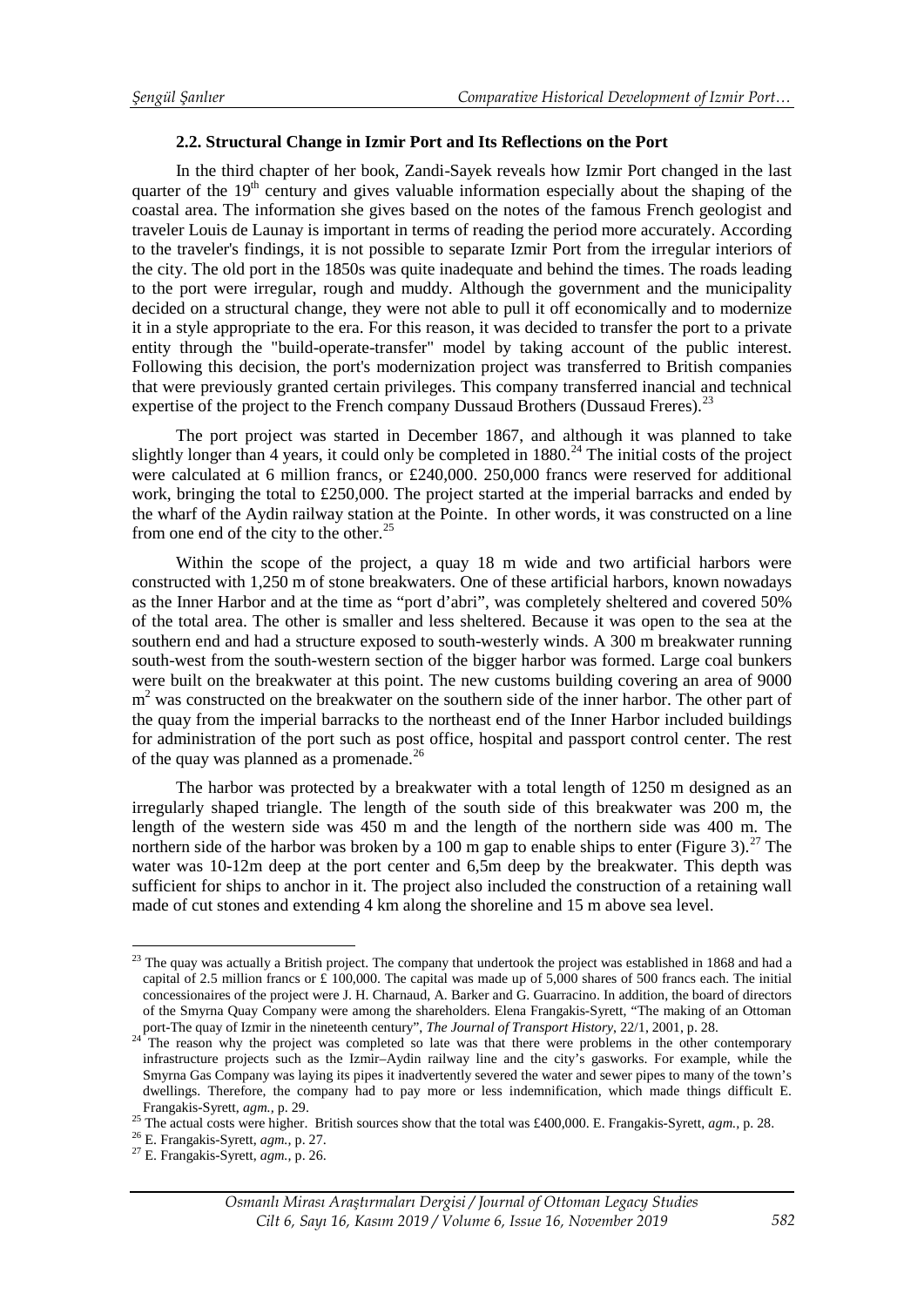

**Figure 3.** The Port of Izmir (1909)

The Izmir port project was not only limited to the arrangement of the quay area, but also included certain structural changes in the land. One of the integrated objectives of the project was to provide a more comfortable and profitable way to launch the goods brought to the port by railway to the international market. For this purpose, a dual-track tramway was built that led from the Customs House to the Aydin railway station. In addition, the French firm had paved the roads leading to the quay as well as constructing a road parallel to it, known as the rue Parallèle. Compared to the rest of the city, these streets are extraordinarily spacious, better furnished and lighter. The white-stone and stucco buildings and new work places established provided the city with a brand new appearance. The project of renovating Izmir Port was an enormous technological and entrepreneurial wonder that increased the city's regional competitive power at the time; because the project required a difficult and expensive underground sewage system. With the newly constructed sewage system, the installation of a sewage pipeline with a total length of 200 m from the city to the Customs House was completed.<sup>[28](#page-12-0)</sup>

It is understood from the table 1 of imports and exports through the port between the years 1867-1912 that the trade volume of Izmir Port rapidly increased and the port began to attract the attention of foreign traders more after the innovations (Table  $1$ )<sup>[29](#page-12-1)</sup>.

<u>.</u>

<span id="page-12-1"></span><span id="page-12-0"></span>

<sup>28</sup> S. Zandi-Sayek, *age.,* p. 15. <sup>29</sup> E. Frangakis-Syrett, *agm.*, p. 35.

*Osmanlı Mirası Araştırmaları Dergisi / Journal of Ottoman Legacy Studies Cilt 6, Sayı 16, Kasım 2019 / Volume 6, Issue 16, November 2019*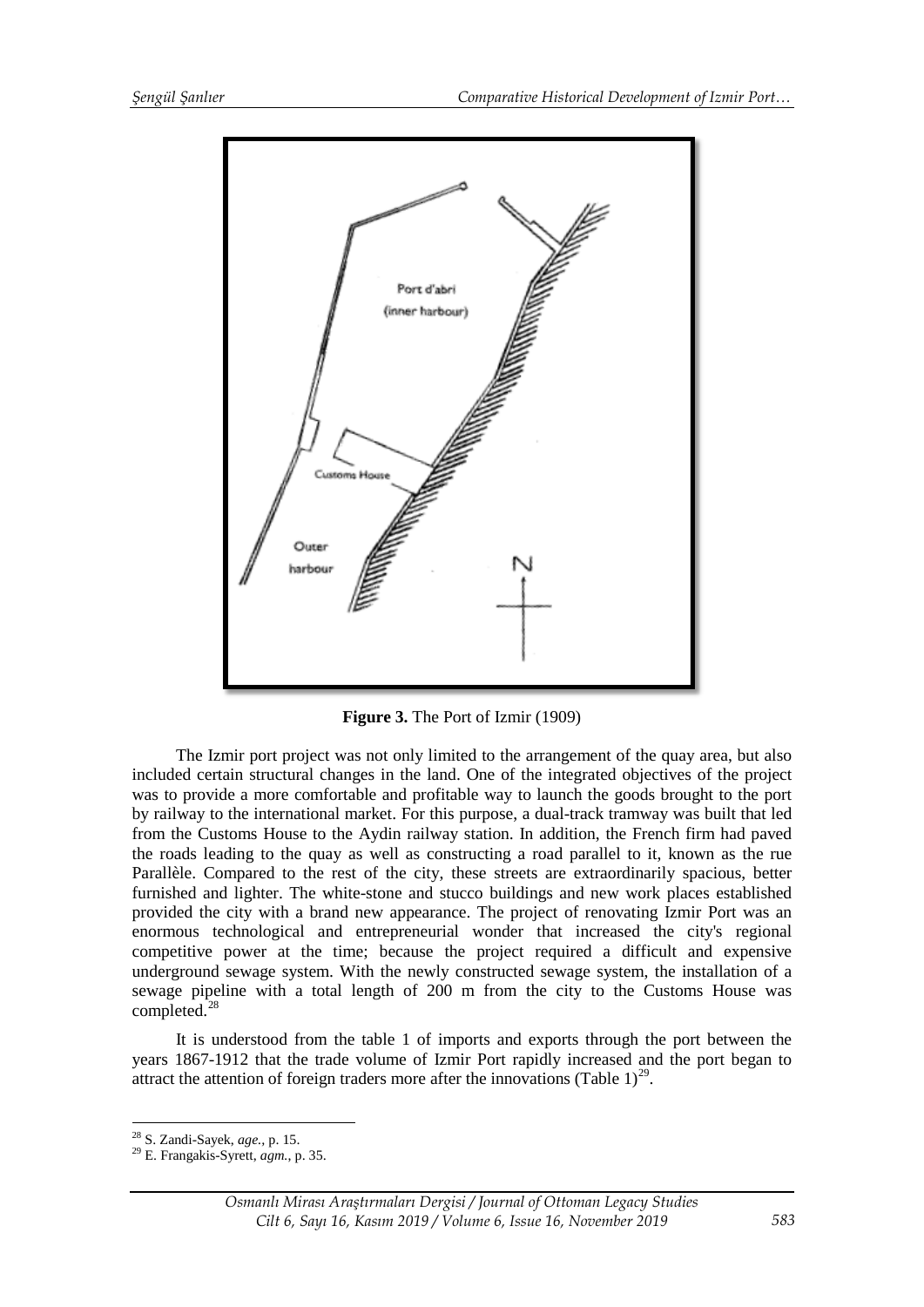| Year | Exports $(\pounds)$ | Imports $(\mathbf{\pounds})$ |
|------|---------------------|------------------------------|
| 1867 | 4,455,170           | 3,404,000                    |
| 1870 | 3,620,450           | 3,007,000                    |
| 1873 | 4,499,000           | 4,518,000                    |
| 1876 | 4,629,590           | 2,859,934                    |
| 1879 | 4,406,699           | 4,755,609                    |
| 1882 | 3,841,862           | 3,215,921                    |
| 1885 | 4,315,340           | 2,692,947                    |
| 1888 | 3,867,083           | 2,710,445                    |
| 1891 | 3,927,182           | 2,985,851                    |
| 1894 | 4,323,839           | 3,158,263                    |
| 1897 | 3,100,000           | 2,250,000                    |
| 1900 | 4,157,405           | 2,538,000                    |
| 1903 | 4,833,931           | 2,802,000                    |
| 1906 | 4,973,412           | 3,547,000                    |
| 1909 | 5,036,000           | 3,508,000                    |
| 1912 | 4,000,000           | 3,738,000                    |

**Table 1**. Value of the Trade of Izmir

Dussaud, as the owner of the "Porte Dussaud" project, negotiated with the Ottoman government and the concession was extended to 1912. In other words, the Ottoman Government transferred the operating rights of Izmir Port to this company for 15 years. This project, run in cooperation with the state and private entrepreneurs, served also as a model and a pioneering initiative for the empire. With this project, the Ottoman government opened the way for private entrepreneurs to do business. With this comprehensive quay project, the physical conditions of the port were improved and the port could provide services according to the international standards.<sup>30</sup>

The first reflection of the project was on the loading and unloading times of the vessels. The loading and unloading time was shortened considerably; because the obligation to transport the goods to the shore using the barges was eliminated. The Ottoman official reports show that the main return times of the vessels would be reduced from 20 days to 6 days, which would also increase the gain by 300£. In addition, the profit of the traders who are in active trade relation with the port would not decrease due to damage or theft. Because products would be exposed to less handling and less severe weather conditions, thus insurance costs would be reduced. $31$ 

When the port became fully operational, the 4 km coastal area was incorporated into a system integrated with customs and other relevant units. It was after this structural change that different countries opened consulates in Izmir, they increased their fields of activity and

<span id="page-13-0"></span><sup>&</sup>lt;sup>30</sup> Elie Dussaud originally planned to sell the company to the UK for £ 500,000 for the whole project (for quay, port complex and the reclaimed land with its buildings) in 1982. However, on that day, the company's actual value was over £782,800 or  $\in$  19,5 million francs. In other words, the amount he wanted was a figure well below the value of your company. Despite this, he was not able to sell the company. The reason was that both the railway line of Izmir as well as the gas and telegraph companies were in British hands. Therefore, the British had clear dominance in the city and they did not feel uncomfortable like the French. The second reason was that Dussaud wanted to resell the company four years later in 1886, but his attempt remained inconclusive due to the concern that the French government would torpedo their relations with the Ottomans. Then, in 1887, Dussaud proposed to sell it to the Ottoman government for 440,000£ or 11 million francs, but his proposal was not deemed appropriate by the French Government. Finally in 1891, Elie Dussaud sold the Porte Dussaud to his nephew Elie Guiffraya. Since Elie Guiffraya was his nephew, Dussaud <u>.</u>

transferred the company for a very low value of  $\epsilon$ 3.5 million or £140,000. E. Frangakis-Syrett, *agm.*, p. 31-6. <sup>31</sup> E. Frangakis-Syrett, *agm.*, p. 31-6.

<span id="page-13-1"></span>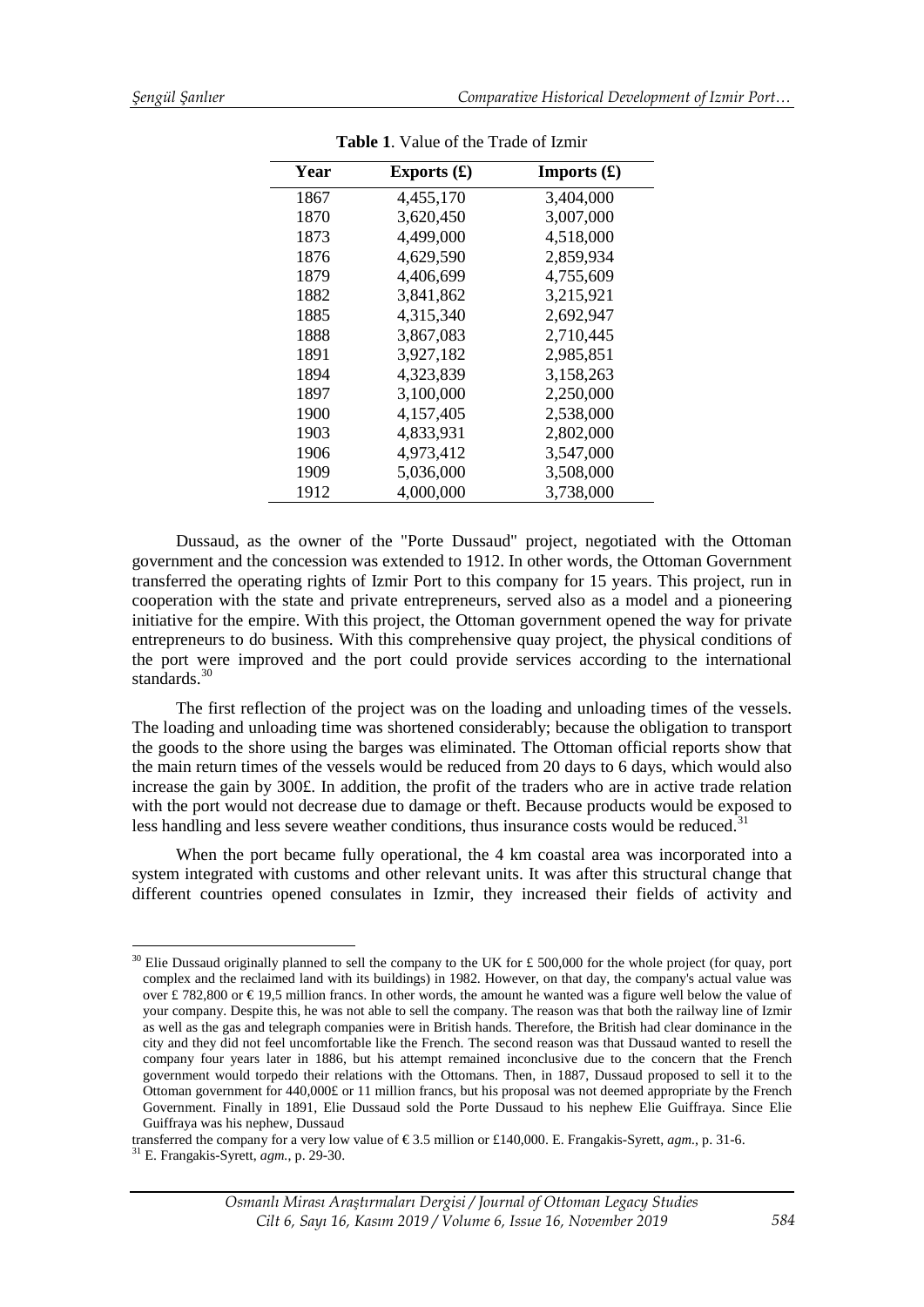established stronger commercial ties. In this respect, Izmir was referred to as the "rising value" of the European life and commercial mobility affected all aspects of the city.<sup>[32](#page-14-0)</sup>

The concessions granted by the Ottoman government to foreign companies contributed positively to the economic growth of the port. It can also be seen in the sources of that period that some important issues were negotiated within the scope the port project which activated the commercial life. Many details such as the size of the area to be reserved for free zone, the impact of ship wastes on public health and the measures to be taken for the welfare of the people were reported. The "public interest" was taken into account and the project was considered as the "first modern port on the territories of the empire".<sup>[33](#page-14-1)</sup>

The success achieved in the late  $19<sup>th</sup>$  century, was disrupted by the political instability in the Ottoman Empire in the early years of the  $20<sup>th</sup>$  century. The same success was tried to be achieved again with the foundation of the Republic. The reports of the Supreme Assembly of Economics, which provide the opportunity to examine the sea shipping statistics of Izmir Port before and after the War of Independence, are very important at this point. Now, let's look again at the status of Izmir Port in the 19th century according to these reports.

# **3. Izmir Port According to the Report of the Supreme Assembly of Economics**

Many of the innovations and almost all of Ataturk's principles and reforms introduced in the early period of the Republic served to a "specific purpose". "New Turkey" which came out of an all-out war in the 1920s wanted to justify "its presence" to the national and international community by making a move towards development in various fields as a requirement of the Republic regime. As one of the main sources of this study, the Supreme Assembly of Economics which was established to determine the "national economic" policy of new Turkey is an important advisory body that needs to be examined in detail.

The Supreme Assembly of Economics, established by the Law no. 1170 of 25 June 1927 and announced in the Official Gazette dated 24 July 1927, consists of 24 members.<sup>34</sup> 12 members of the assembly were selected from the Turkish Grand National Assembly. 4 members were from the chambers of commerce and industry. 2 members were farmers and the other members were as follows: 1 member from the bank, 1 from the state railways, 1 from the cooperative, 1 from the exchange market, 1 from the commodity and product exchange market and 1 from the mining sector.<sup>[35](#page-14-3)</sup> The Assembly would serve four-year terms. The duties of the Assembly were specified in Article 4 of the relevant law. Among the legitimate duties of the assembly, which did not have the power to create binding laws, were expressing opinions on the laws, bills and by-law proposed by the government on economic matters, making research on them and proposing suggestions. The Supreme Assembly of Economics, in practice, was rather involved in conducting exploratory studies. The assembly dealt with issues such as expensiveness, money and customs policies and balances of payments, and served as a bridge between the public and private sector. The assembly was a leading institution in that it prepared Turkey's first comprehensive balance of payments. The Assembly would convene every six months and for a period of fifteen days and would present the reports it prepared to the Turkish Parliament Speaker's Office; however, the decisions taken by the Assembly and the reports it prepared were not binding.[36](#page-14-4)

<span id="page-14-0"></span> $32$  E. Frangakis-Syrett,  $agm$ ., p. 25.

<span id="page-14-2"></span>

<span id="page-14-4"></span><span id="page-14-3"></span>

<span id="page-14-1"></span><sup>&</sup>lt;sup>33</sup> E. Frangakis-Syrett, *agm.*, p. 26.<br><sup>34</sup> T.C. Official gazzette, No: 640, 24 July 1927.<br><sup>35</sup> Official gazzette, No: 79, 21 January 1928.<br><sup>36</sup> The Supreme Assembly of Economics was abolished by Article 25 of the budge Zehra Arslan, "The Situation Of Ports In Turkey During Early 1930s According to Report of Higher Council of Economy Dated as 15-29 December 1931", *Turkish Studies-International Periodical For The Languages, Literature and History of Turkish or Turkic*, 8/12, 2013, p. 651.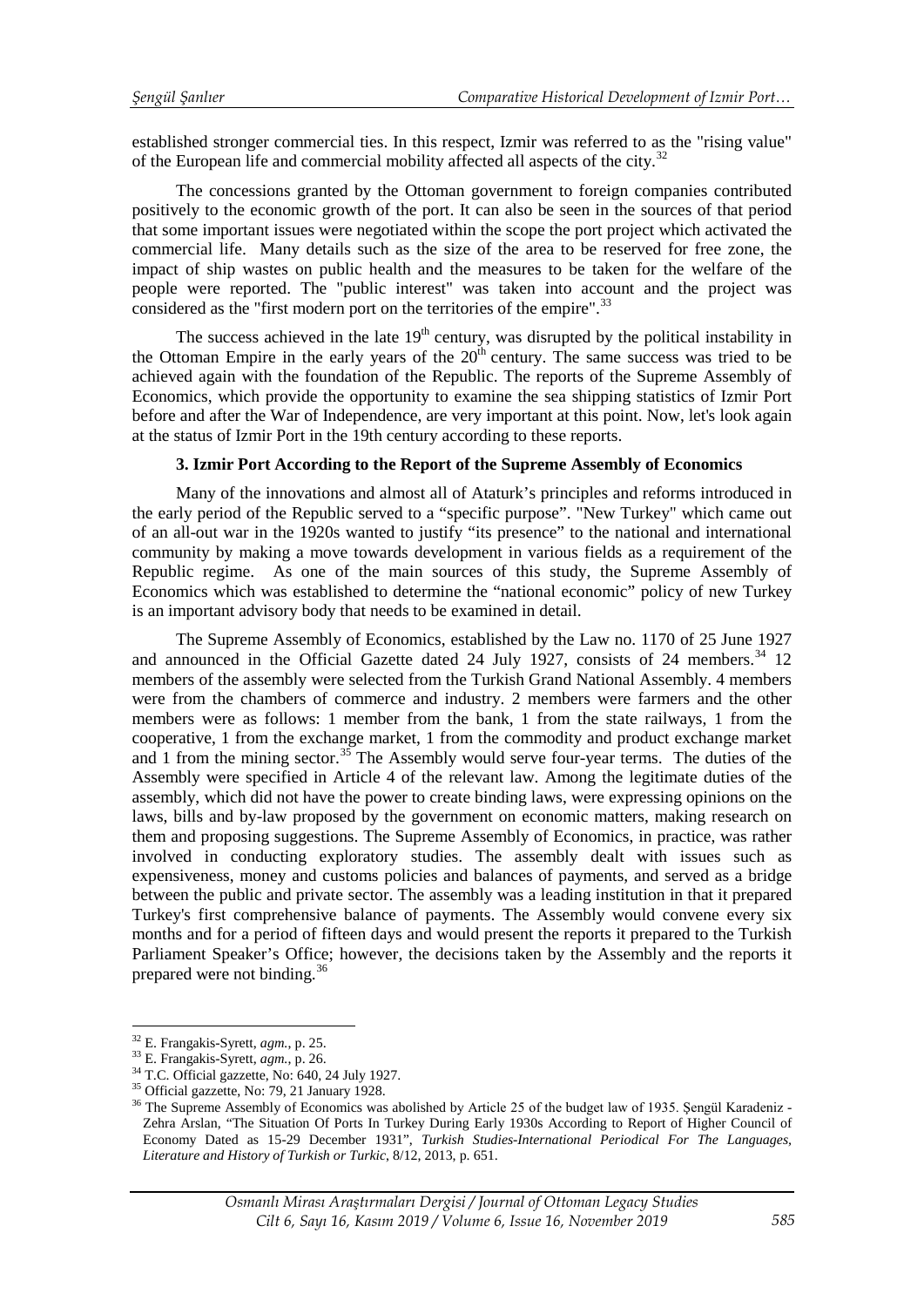Isbank was founded in 1924 as a private bank with the aim of enlivening the capital owners and using their requests as a means of exercising power on political power. The Law for the Encouragement of Industry enacted in 1913 during the period of the ruling Committee of Union and Progress was improved further with the Law for the Encouragement of Industry enacted in 1927 and private enterprises and investment were encouraged. In addition, efforts were made to develop liberal economic policies by means of the "Supreme Assembly of Economics" established in 1927 and the "National Economy and Savings Society" established in 1929. However, when the Great Depression of 1929 coincided with the due date by which the debts of the Ottoman Empire must have been paid, it became an obligation to intervene in the economic life of the state  $37$ 

A review of the general situation of the Turkish ports in the first years of the Republic shows that the ports of the country faced many important problems. Especially in terms of technical problems, the port and quay can be said to have remained inadequate. Given the number and capacity of loading and unloading equipment used in the related period, it can be seen that the ports were not able to meet the needs. Some arbitrary applications at ports, challenging procedures of tour operations and port expenses which were considerably higher compared to foreign countries affected the development of ports adversely.<sup>[38](#page-15-1)</sup>

It can be seen that the conditions where the establishment of the Supreme Assembly of Economics was required were very similar to the conditions where the Assembly of Economics was founded. The Assembly of Economics was established to guide the economy during the years of war. On the other hand, the Supreme Assembly of Economics was founded as a reflection of the state's "economic liability" at a time when the efforts were made to guide the economy hobbled after the war and to bring it back to its pre-war levels.<sup>[39](#page-15-2)</sup>

In the late 1920s, some policies began to be developed to change the existing situation in Turkey which was a country exporting raw-materials and importing finished products. The economic crisis that affected the whole world known as the 1929 Depression caused the prices of raw materials Turkey exported to fall, because of the collapse in demand. The Supreme Assembly of Economics was expected to guide the economic policies through the report it would prepare and to form the basis for the "etatism" policy which would hit the headlines in the 1930s. However, the Supreme Assembly of Economics, which was not able to become an active institution that had effect on the country's economic policy like its counterparts in Europe, only engaged in advisory activities throughout its term of office. Although the Supreme Assembly of Economics did not have the power to create binding laws, it was a very important initiative in terms of thought and action. The Supreme Assembly of Economics is known to be the first organization established in the form of an "Economic Council" during the period after the proclamation of the Republic. $40$ 

Izmir Port took major hits during the years of the Independence War. The liveliness of the port fed from the commercial activities gave way to stillness. Infrastructure services and economic problems affected the port in terms of quality and quantity. Western type lifestyle and luxury spending habits that started with the Tanzimat reform era slowed down in these years. The number of commercial activities decreased since the port lost its title as the safe port, which negatively affected many areas, including daily social life in the city.

In this part of the study, the import and export statistics of the port were examined by using the reports of the Supreme Assembly of Economics specifically regarding the situation of Izmir Port. The port statistics before and after the war are remarkable in that they give an overall

<span id="page-15-0"></span><sup>&</sup>lt;sup>37</sup> Korkut Boratav, *Türkive İktisat Tarihi (1908-2005)*, İmge Kitabevi, Ankara 2003.

<span id="page-15-1"></span><sup>&</sup>lt;sup>38</sup> Primer Ministry Archive of Republic (B.C.A.), 030.10, 27.153.2.58.<br><sup>39</sup> M. Koraltürk, *agm.*, p. 47.<br><sup>40</sup> F. Akın - S. Bayraktar, *agm.*, p. 115-6.

<span id="page-15-2"></span>

<span id="page-15-3"></span>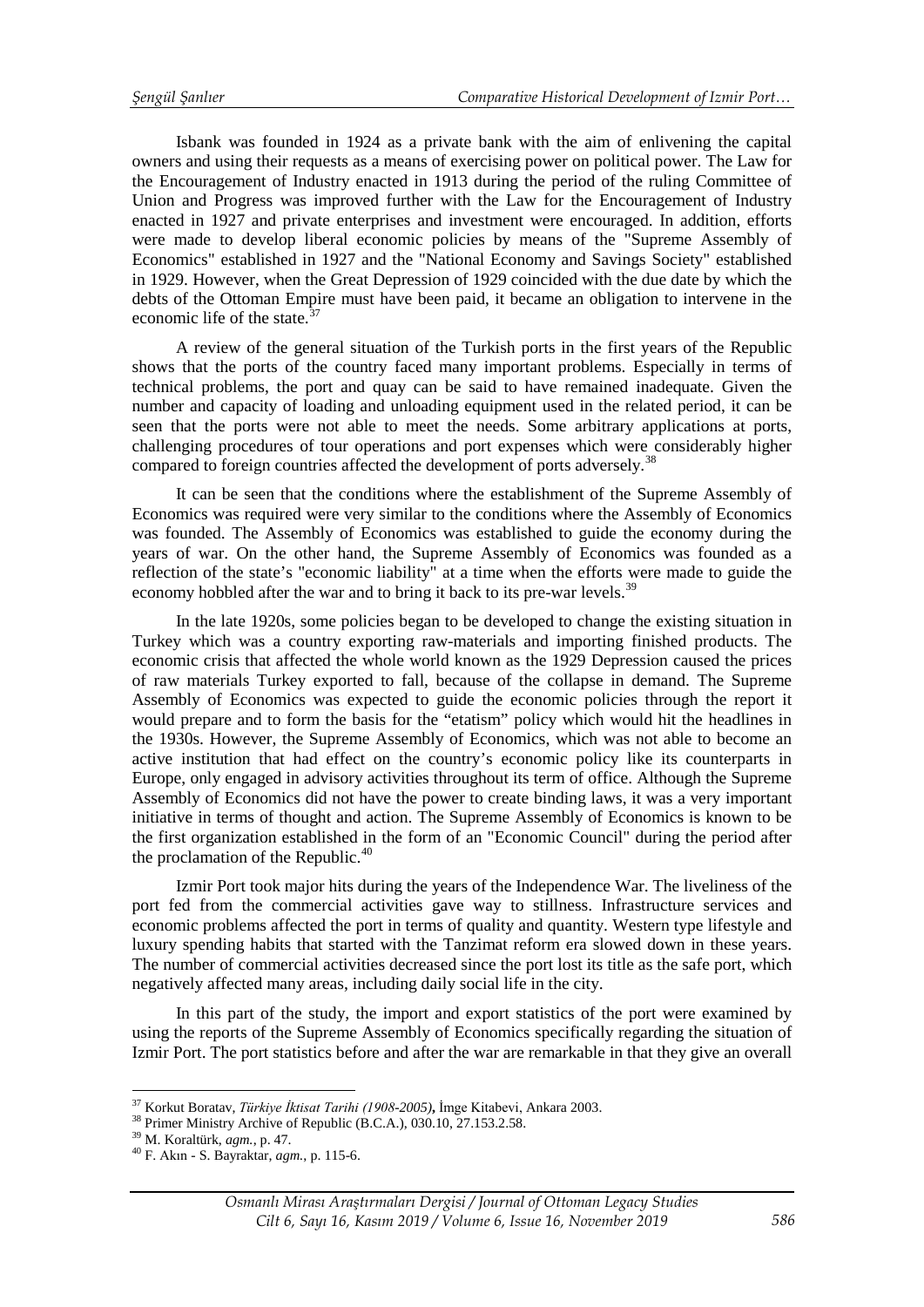picture of the period. The effects of war can be read more clearly when this period is examined from a chronological point of view.

A review of the commercial activities that took place in Izmir Port between 1900 and 1909 shows that ship tonnages regularly increased during these years. When examined on an annual basis, it can be ascertained that commercial activities at the port came to a standstill only in 1903. In the other years, the number of activities increased. Assessment of the nine-year period reveals that the trading volume in ship tonnage amounted to approximately 100% between 1900 and 1909. It can be clearly seen from the figures that the Port of Izmir continued developing even in this troubled period when the Ottoman Empire, which came out of the 1877- 1878 Ottoman-Russian War, was dealing with the problems of the nationalist movements in the Balkans and the debates on the constitutionality were exacerbated inside the empire. The postwar period shows that Izmir Port was not able to recover, just as the "New Turkey", and the trading volume rate of the port remained below the rates in the 1900s (Table 2).<sup>[41](#page-16-0)</sup> The country, which did not recover its economy yet, was hit by the crisis known as the 1929 Depression, which started with the collapse of the American Stock Market, and encountered a second obstacle on the way to progress. $42$ 

|  |  |  |  | Table 2. Izmir Port's Ship Operations Before and After World War I |  |  |  |  |  |
|--|--|--|--|--------------------------------------------------------------------|--|--|--|--|--|
|--|--|--|--|--------------------------------------------------------------------|--|--|--|--|--|

| <b>Before World War I</b> |                                   |                                           |       | After World War I |                                |  |
|---------------------------|-----------------------------------|-------------------------------------------|-------|-------------------|--------------------------------|--|
| Year                      | <b>Ship tonnages</b><br>(million) | Year<br><b>Ship tonnages</b><br>(million) |       | Year              | <b>Ship tonnages (million)</b> |  |
|                           |                                   |                                           |       |                   |                                |  |
| 1900                      | 1,566                             | 1905                                      | 2,340 | 1926              | 1,913                          |  |
| 1901                      | 1,908                             | 1906                                      | 2,370 | 1927              | 1,740                          |  |
| 1902                      | 2,098                             | 1907                                      | 2,352 | 1928              | 2,054                          |  |
| 1903                      | 2,024                             | 1908                                      | 2,819 | 1929              | 1,995                          |  |
| 1904                      | 2,215                             | 1909                                      | 2,890 | 1930              | 1,843                          |  |

Assessment of the situation of Turkish ports until World War I shows that Izmir Port, which was considered as Turkey's second largest port since it was the center for exporting products such as tobacco, grapes and figs, has always been the number one port in terms of maritime trade.<sup>[43](#page-16-2)</sup> The Supreme Assembly of Economics recorded the goods exported through Izmir Port and the statistical data on these goods and presented them in a table (Table 3).<sup>[44](#page-16-3)</sup>

| <b>Exported Goods</b> | <b>Amount (Ton)</b> | <b>Price (Million Lira)</b> |
|-----------------------|---------------------|-----------------------------|
| Grape                 | 42,000              | 17,4                        |
| Fig                   | 23,800              | $8, -$                      |
| Tobacco               | 19,000              | $26 -$                      |
| Cotton                | 3,500               | 8,7                         |
| Opium                 | 11,212              | $5,-$                       |
| Acorn                 | 36,000              | $3,-$                       |
| Olive oil             | 7,200               | 4,5                         |
| Carpet                |                     | 4,6                         |
| Licorice              | 15,100              | $1,-$                       |
| <b>Barley</b>         | 2,300               | 0,195                       |

**Table 3.** Goods Exported from Izmir Port in 1929 and Their Price

<span id="page-16-0"></span> $^{41}$  B.C.A., 030.10, 27.153.2, 56.

<span id="page-16-1"></span><sup>42</sup> B.C.A.,030.10, 27.153.2, 54.<br><sup>43</sup> B.C.A.,030.10, 27.153.2, 59.<br><sup>44</sup> B.C.A.,030.10, 27.153.2, 57.

<span id="page-16-2"></span>

<span id="page-16-3"></span>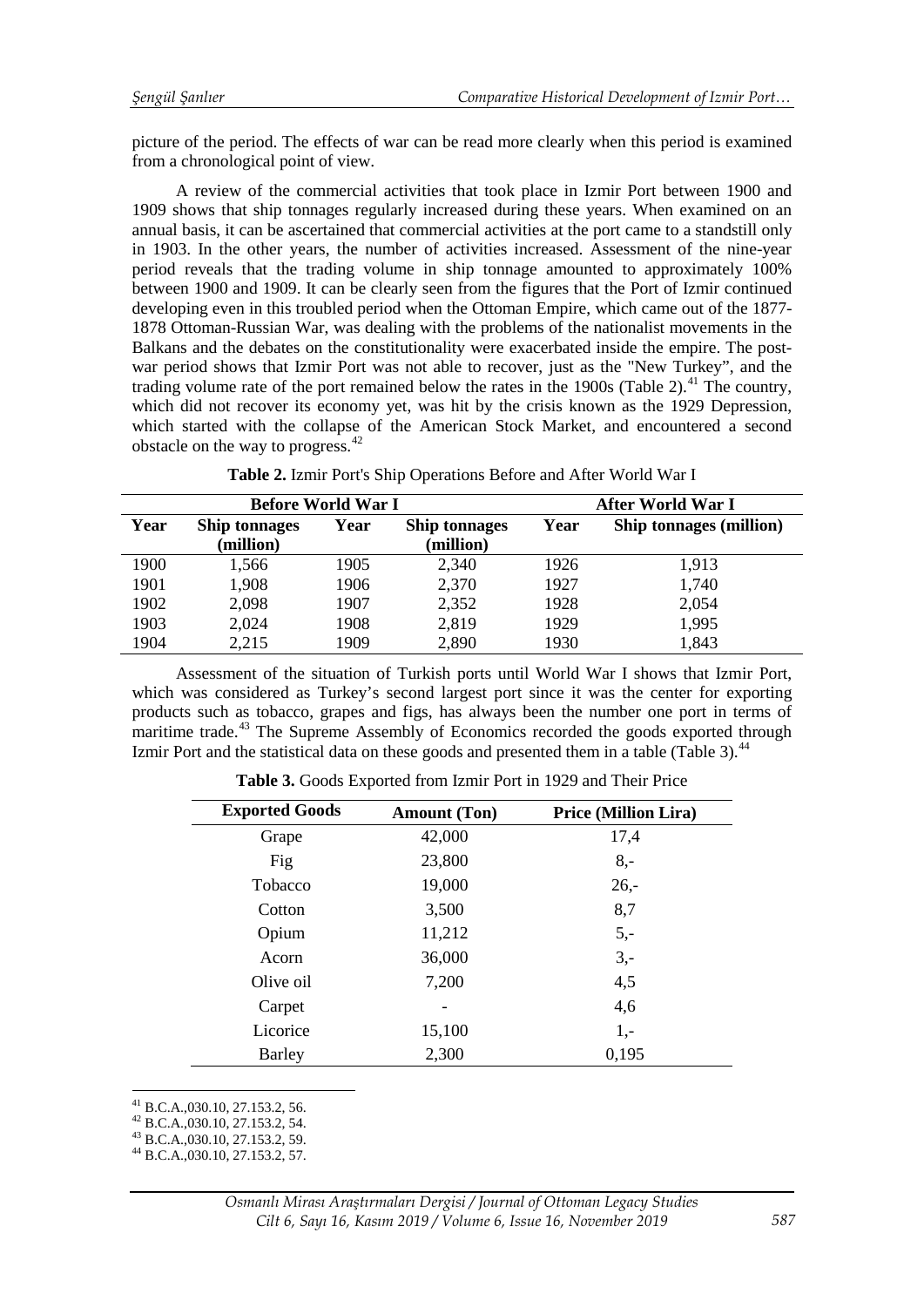The second important thing that is understood from the table is that almost all of the products are unique to Izmir and its surroundings. We can also see that products belong to the Aegean Region were exported as hinterland.<sup>[45](#page-17-0)</sup> Prices of the goods exported from the port before and after the war were also calculated and presented in the report (Table 4).<sup>[46](#page-17-1)</sup>

| <b>Values of Imports-Exports Before World War I</b> |                     |                     |  |  |  |
|-----------------------------------------------------|---------------------|---------------------|--|--|--|
| Year                                                | <b>Export Value</b> | <b>Import Value</b> |  |  |  |
|                                                     | (Million Gold)      | (Million Gold)      |  |  |  |
| 1910                                                | 6.9                 | 5.5                 |  |  |  |
| 1911                                                | 7.1                 | 5.5                 |  |  |  |
| 1913                                                | 7.2                 | 5.8                 |  |  |  |
| <b>Values of Imports-Exports After World War I</b>  |                     |                     |  |  |  |
| 1926                                                | 60.7                | 33.5                |  |  |  |
| 1927                                                | 92.1                | 33.3                |  |  |  |
| 1928                                                | 75.4                | 34.4                |  |  |  |
| 1929                                                | 80.8                | 38.6                |  |  |  |

**Table 4.** Values of Imports-Exports through Izmir Port Before and After World War I

When the data presented in the table are analyzed, it can be seen that the export and import figures between 1910-1913 are balanced. The valuation of the goods based on the value of gold helps us better understand the importance of the goods exported from Izmir Port in the country's economy. In Turkey, which was an agricultural country at that time, the share of goods exported in the total budget of the country was large. It is worth noting that the goods exported from Izmir and the surrounding ports were balanced with the imported goods. Likewise, a review of the statistics between 1926 and 1929 shows the effects of the "worldwide economic depression". Considering the statistical value of the figure reached in 1927, it is seen that a different momentum was gained compared to the previous year and the following two years. When evaluated in terms of export and import rates, it can be seen that there is 50% difference compared to the pre-republic period.

# **Conclusion**

Izmir has always been an important port city throughout history due to its geo-strategic position. As one of the major junction points connecting Asia and Europe, Izmir attracted the attention of Venetian and Genoese merchants, who were always one step ahead in maritime trade. It is known that it was these merchants who laid the first structural bases of Izmir and Foca ports and dominated the maritime trade for a long time.

Izmir has been in a unique position since the first years that it was included in the Ottoman territories with its demographic structure, cultural texture and synthesis of East and European life. After the  $16<sup>th</sup>$  century, when the Ottoman Empire focused on maritime trade, Izmir succeeded to be popular with its natural harbors and convenient hinterland. The fertile lands in the region, the convenience of road transportation and being the final destination of the Silk Road can be seen as the advantages of the city.

The first detailed information about Izmir Port is available in Piri Reis' book titled Kitâbi Bahriye. Kitâb-i Bahriye is both a source for geography and maritime trade. The attention paid by Piri Reis, his methodology, and his efforts to map the places he saw and described can be seen as a success of his work. The facilities and physical conditions of the Izmir Port in the  $16<sup>th</sup>$ century as well as the geographical characteristics of the region such as climate and fresh water resources were given thoroughly in the book, and almost all the information required for a

<sup>&</sup>lt;sup>45</sup> B.C.A.,030.10, 27.153.2, 56.<br><sup>46</sup> B.C.A.,030.10, 27.153.2, 58. <u>.</u>

<span id="page-17-1"></span><span id="page-17-0"></span>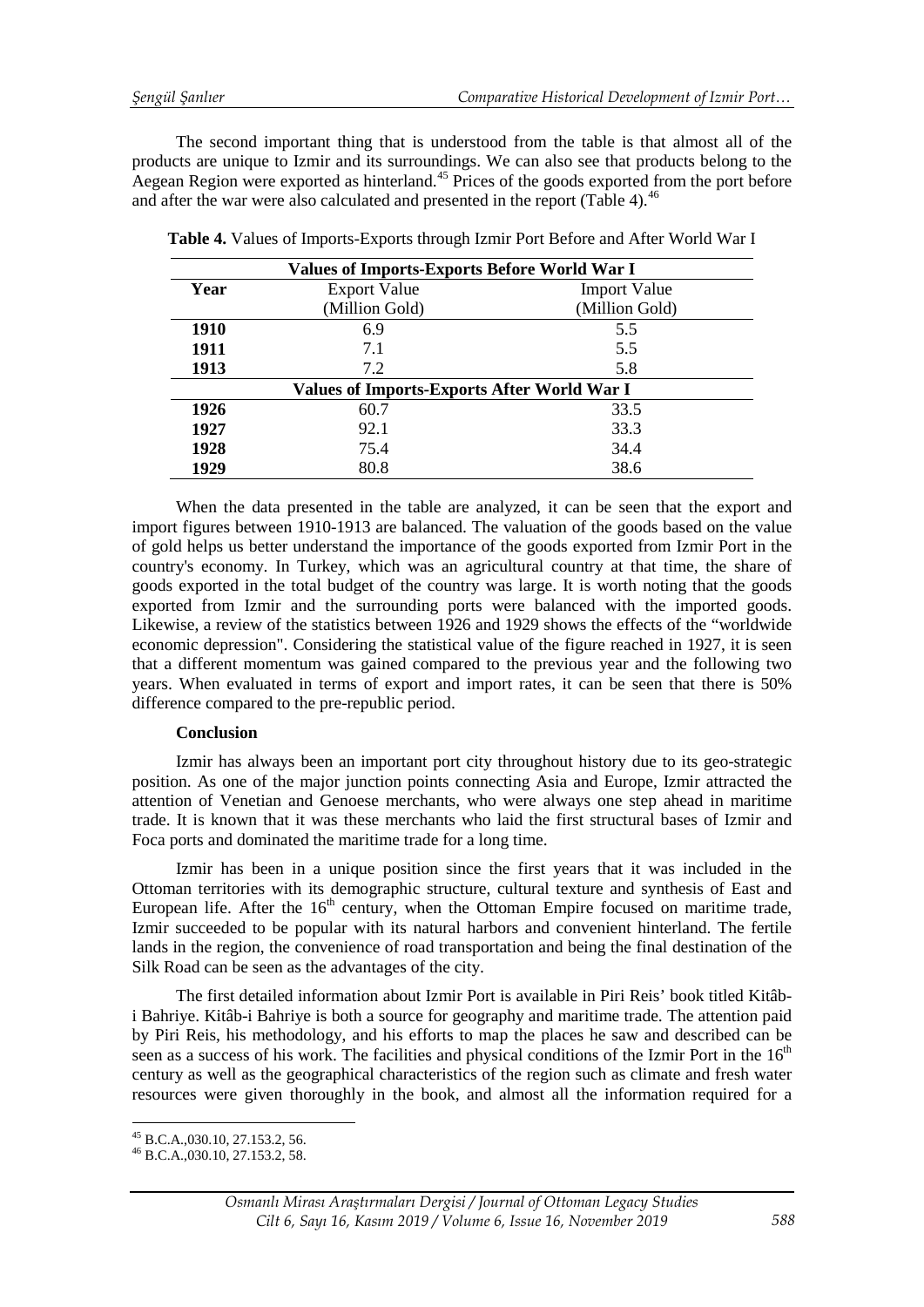mariner was meticulously documented. Although Piri Reis mentions in his book about imports and exports at the port, he does not dwell on the socio-economic and political dimensions of the port that affect the city life. Addressing the 19th-century panorama of Izmir Port from a different point of view, Sibel Zandi Sayek filled the missing parts of the Piri Reis' book.

She discusses the Ottoman Izmir in her book which she wrote as a city monograph. Sayek tells the reflection of the life that changed with the Tanzimat reform era on Izmir with a broad perspective. She particularly points out the civil rights of non-Muslims after the Tanzimat reform era, the enlargement of the commercial structure and the ever-growing capacity of the international port as well as highlighting that the port served as the door of the Ottoman Empires opening to the West. In parallel with the port trade, Izmir developed a new corporate identity in this period and became the center of a lively and vibrant life. The port was structurally expanded and developed through the "build-operate-transfer" model, helping the port gain significant momentum in terms of commercial volume.

Although Izmir Port was a commercial center during the last years of the Ottoman Empire, the commercial aspect of the port faded in the first years of the Republic. The war economy affected maritime trade just like any other field. From this point of view, we can see that the Ottoman Empire was faced with negative life conditions during the period that started with the Balkan War and ended with the War of Independence. Along with the newly founded Republic, we see that various principles and reforms were accepted and new moves were made in order to revive and restore the Anatolia. We know that the certain institutions and organizations established especially for economic development assumed important roles during this period. One of these institutions was the Supreme Assembly of Economics. As an advisory body, this assembly served to develop a road map for the government and came up with important findings. One of the most important works of the Assembly is the report on Izmir Port. The report is very detailed and important. Including comparative and statistical information, this report is also valuable in that the data presented in the report relies on valid documents. The Assembly's report was mostly based on more numerical data.

Piri Reis's work mostly contains geographic and oceanographic information, while Sayek's work deals with the social fabric of the port and port city. On the other hand, the Supreme Assembly of Economics revealed statistical information and addressed more specific aspects of the port. This study aims to offer a synthesis of three different perspectives on the Port of Izmir during the period from the  $16<sup>th</sup>$  century to the early years of the Republic and to contribute to the field of maritime industry.

# **Bibliography**

- Acartürk, Ertuğrul, Kılıç, Ramazan, "The Analysis of the Capitulations in the Ottoman Empire from a Economic and Political Perspective", *Hacettepe University Journal of Economics and Administrative Sciences*, 29/2, 2011, p. 1-21.
- Akın, Fehmi, Bayraktar, Serkan, "One of the Economics Institutions of the Early Republic: High Economic Council", *Dumlupinar University Journal of Social Sciences*, 29, 2011, p. 115-6.
- Arı, Kemal, "İzmir'de Deniz Ulaşımı ve Ticaretinin Kent Kimliğinin Oluşumu Üzerindeki Etkileri", *Dokuz Eylül University Maritime Faculty Journal*, 3/1, 2011, 1-18.
- Arı, Kemal, "Türk Deniz Ticareti Tarihi Sempozyum V: Piri Reis-Turkish Maritime Trade History Symposium V: Piri Reis" *Journal Of Modern Turkish History Studies,* 13/26, 2013, p. 301-15.

Boratav, Korkut, *Türkiye İktisat Tarihi (1908-2005)*, İmge Kitabevi, Ankara 2003.